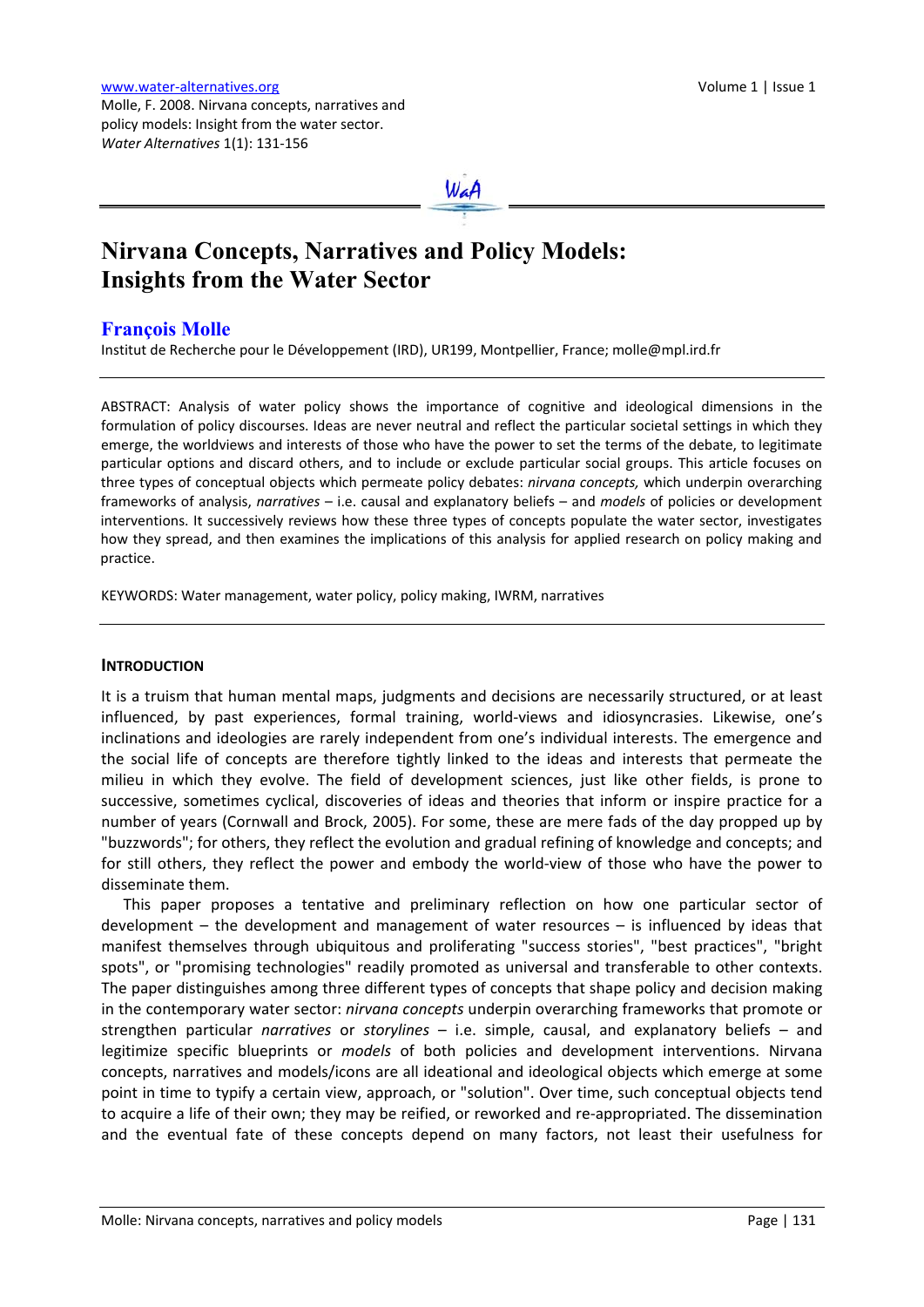particular actors and constituencies who may re‐appropriate, repackage and integrate them into their discourses and strategies.

Influential concepts in policy making are not merely neutral or scientific; they do not emerge by chance but, rather, are the emanation of complex webs of interests, ideologies, and power. In return, they also shape the ways things are framed; options are favoured, disregarded or ignored; and particular social groups are empowered or sidelined (Shore and Wright, 1997; Keeley and Scoones, 1999). This article draws on the literature on the cognitive and ideological dimensions of policy making (see Apthorpe, 1986; Roe, 1994; Shore and Wright, 1997) and sees establishing knowledge as inherently part of the constitution of policy networks itself (Latour, 1989).

The paper does not discuss "how does an idea's time come" (Kingdon, 2002), neither does it address the process of policy‐making; it merely looks at how discursive objects are used to design policies and support particular agendas, as "devices that cloak policies with the symbol and trappings of political legitimacy" (Shore and Wright, 1997). It successively reviews how the three types of concepts considered populate the water sector, investigates how they spread, and then examines the implications of this analysis for applied research on policy making and practice.

## **NIRVANA CONCEPTS**

Nirvana concepts are concepts that embody an ideal image of what the world should tend to. They represent a vision of a 'horizon' that individuals and societies should strive to reach. Although, just as with nirvana, the likelihood that we may reach them is admittedly low, the mere possibility of achieving them and the sense of 'progress' attached to any shift in their direction suffice to make them an attractive and useful focal point.

Nirvana concepts usually take the form of a 'photo‐negative' of the real world. For example, as the social and environmental costs of conventional industrial development became apparent, the concept of sustainable development proposed a vision whereby contradictions would be dissolved, negative impacts internalized, and antagonisms reconciled. Likewise, the concept of good governance emerged as a model in which inefficient, corrupt, biased and discriminatory governments would – "as a result of" or "through" growing transparency and power‐sharing – become accountable to their populations and act for the common good. Participation or empowerment, at some level of generalization, also appear as desirable counterpoints to exploitation and disfranchisement. All these words are "warmly persuasive" (Williams, 1976), nice‐sounding, sanitized, and endowed with "almost unimpeachable moral authority" (Cornwall and Brock, 2005), at least in the spheres of development professionals.

In the field of water, the main ubiquitous nirvana concept is Integrated Water Resource Management (IWRM). IWRM evolved from the correct perception that water management has been unintegrated, or fragmented: economic sectors and ministries have managed water independently while interventions in, and development of, water resources in upper catchments have taken place without adequate consideration of impacts on downstream areas; water quality issues have been often either disregarded or disconnected from quantity issues; groundwater has frequently been exploited without concern for its hydrological linkages with surface water (and vice versa), and land‐water interactions have been overlooked; and last, ecosystems have been impaired and social equity often disregarded. These and other problems led to a situation of perceived crisis where, in the wake of the 1992 Dublin Conference and the endorsement of the economic dimension of water, IWRM was conceptualized as the opposite of this rather chaotic situation, conveying the vision of a world where the multiplicity of desired goals was reaffirmed and where imbalances were redressed.

According to its most frequently used definition, "IWRM is a process which promotes the co‐ ordinated development and management of water, land and related resources, in order to maximize the resultant economic and social welfare in an equitable manner without compromising the sustainability of vital ecosystems" (GWP, 2000). An important aspect of the definition is its emphasis on the process dimension of IWRM. This rightly suggests that IWRM is a moving target since new problems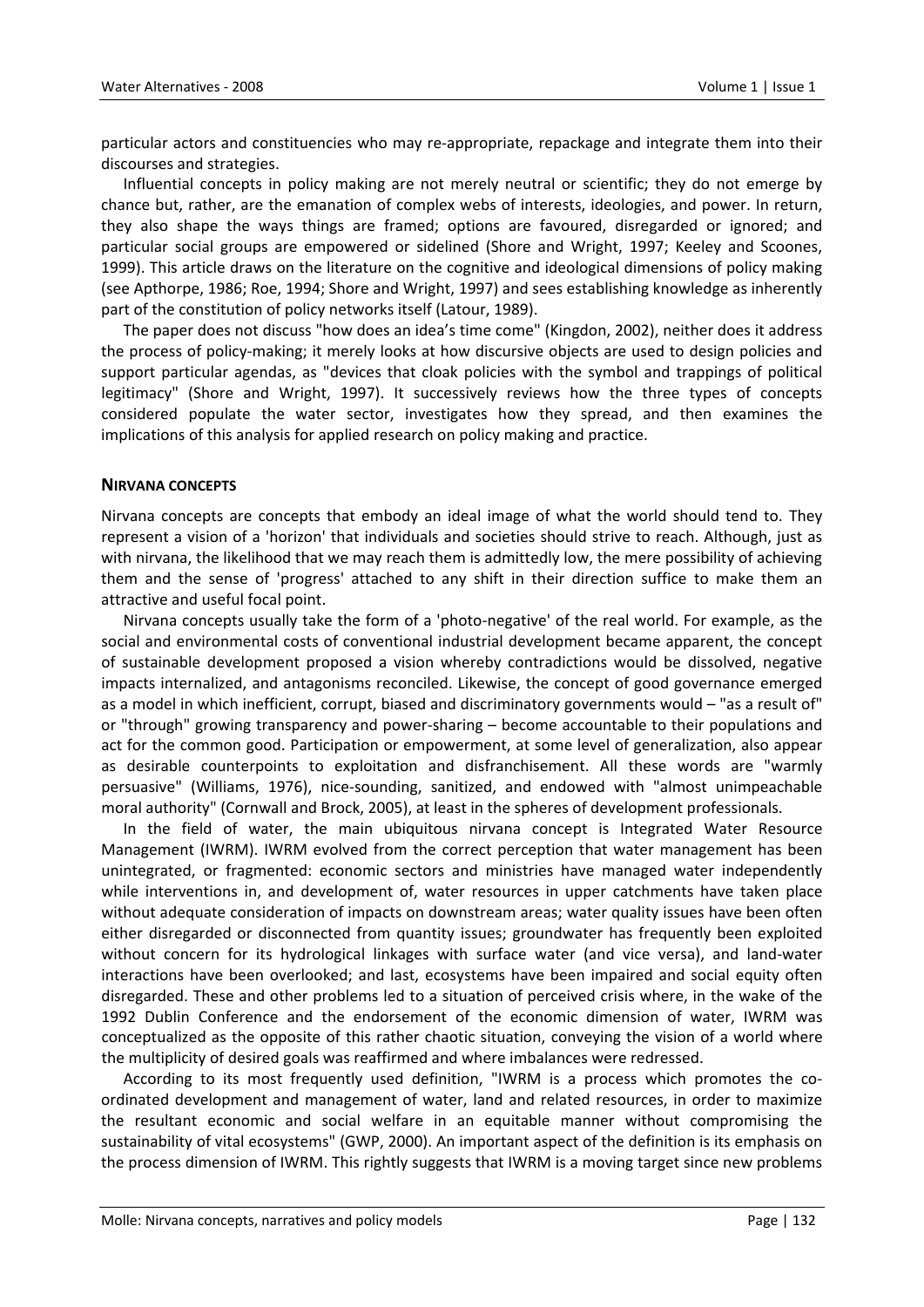emerge and evolve over time, which requires considerable flexibility and regular attention to these changes; in addition  $-$  just as with nirvana  $-$  the objective is always just beyond reach and the crux of the matter is to keep inching toward and gradually approaching it.

However, IWRM faces two difficulties inherent in the nirvana concept. By its very nature, it is an attractive yet woolly consensual concept (nobody is against nirvana). Such concepts typically: a) obscure the political nature of natural resources management; and b) are easily hijacked by groups seeking to legitimize their own agendas (Wester and Warner, 2002). The above definition emphasizes the three desired 'E' (Efficiency, Equity and Environmental sustainability) but implies that they can be achieved concomitantly if – as the word 'maximize' suggests – problem‐solving can be informed by neutral and rational approaches, good science<sup>[1](#page-2-0)</sup> and expert knowledge, reflecting these three dimensions rather than being informed by one of them only. This particular viewpoint is apparent, for example, in the definition that USAID (2007a) offers for IWRM:

A participatory planning and implementation process, based on sound science, that brings stakeholders together to determine how to meet society's long-term needs for water and coastal resources while maintaining essential ecological services and economic benefits. IWRM helps to protect the world's environment, foster economic growth and sustainable agricultural development, promote democratic participation in governance, and improve human health.<sup>[2](#page-2-1)</sup>

Little if anything in this definition suggests that the three goals of IWRM are frequently, if not always, antagonistic (hence the conflicts), that trade‐offs are necessary and hard to achieve in such situations. This means that all parties must relinquish something and that the outcome of painful political processes in which the different parties rarely wield equal amounts of power will generally fall short of the 'optimal'. Patterns of participation tend to reflect power asymmetries rather than evening them out. In other words, the definition of access to scarce and contested resources is inherently political.

To be fair, participation features as a key component of 'IWRM in practice' but the approach nevertheless draws more on a concept of instrumental rationality informed by good will and good data (hence, the pivotal roles of the state in empowering people and of experts in providing information) than on the politics of resource management (Allan, 2003; Miller and Hirsch, 2003; Biswas, 2004; Merrey et al., 2007; Molle et al., 2007). In the background proper "policies and institutions" must be in place and the governments must be able to exercise "their responsibilities of good water governance", while "ensuring empowerment of the poor". Support to the policies is crucial and "conscious actions to build consensus, also at the highest political level must be built into the process; (…) awareness raising and multi‐stakeholder involvement is critical to the success" (Jonch‐Clausen, 2004; UNDESA and GWP, 2006).

South Africa (and Zimbabwe) provide good examples of how IWRM was enthusiastically adopted by governments as a common ground for black and white water users, offering the promise – articulated in the South African definition of IWRM – to deliver "equitable access to and sustainable use of water resources by all stakeholders at catchment and regional levels, while maintaining the characteristics and integrity of water resources within agreed limits" (Pollard, 2001). However, after ten years of experience, expected benefits have not materialized (Manzungu, 2002; Merrey and van Koppen, 2007). Although experience varies, and reasons for unfulfilled promises are diverse, powerful users tended to

<span id="page-2-0"></span> $1$  River Basin Organizations (RBOs), for example, viewed as pillars of the IWRM imperative to manage water resources at the basin level, are said to be "increasingly promoted as a scientific/rational means of administration for water" (UNDESA and GWP. 2006).

<span id="page-2-1"></span> $^2$  See also, among other examples, the definition given by FIU (2007): "IWRM integrates policies and management activities to ensure sustainable supplies of freshwater for 1) the multiple sectors of human use and development (domestic, agricultural, industrial, etc), 2) in‐stream needs for ecosystem processes and biodiversity conservation, and 3) the needs of upstream and downstream human communities and ecosystems, including coastal zones". ADB (2006) states that "IWRM is focused on delivering a triple bottom line of a balance of economic, social, and environmental benefits resulting from an integrated approach that carefully considers each trade‐off".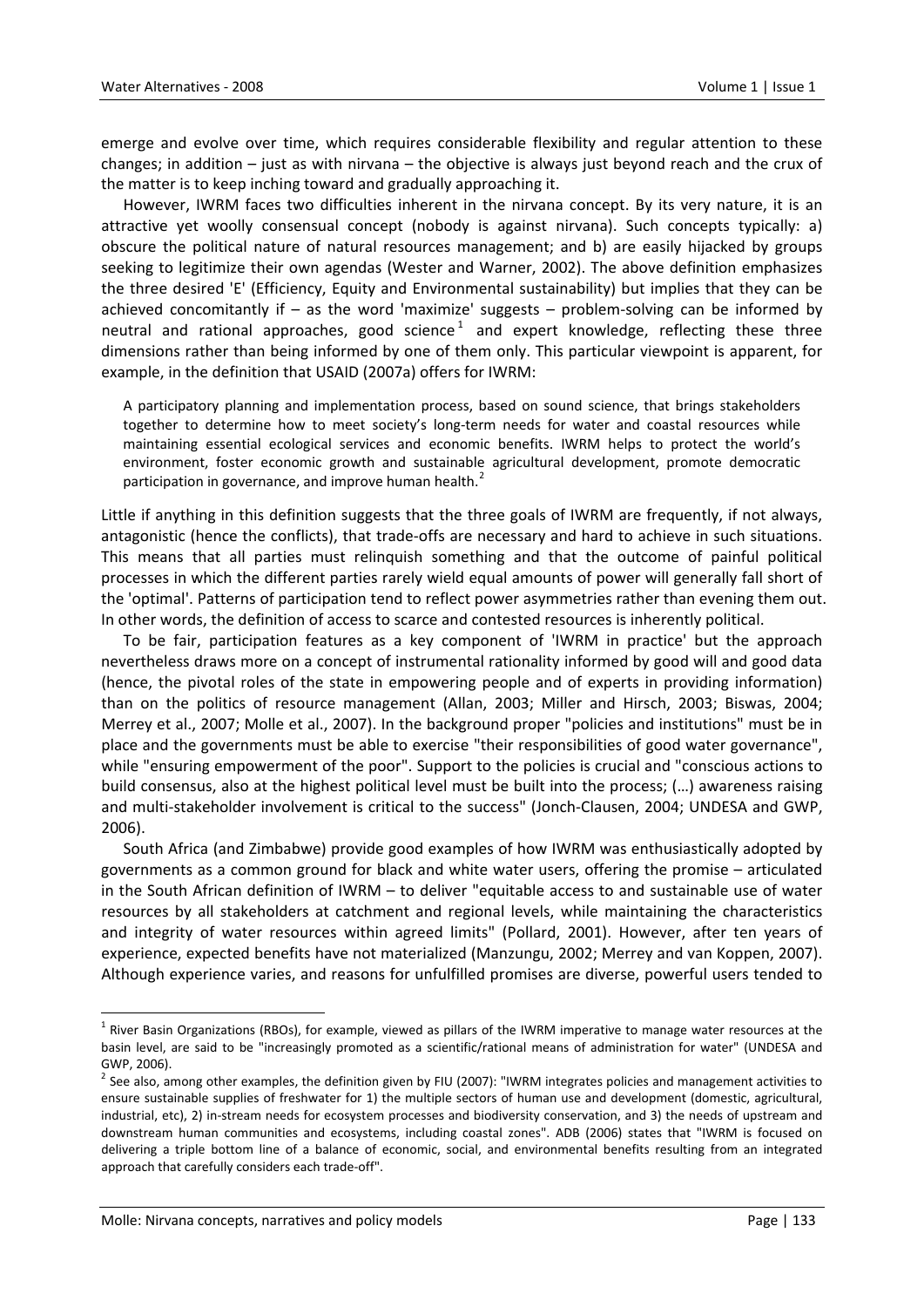dominate catchment councils and power asymmetries surfaced when hard‐nosed issues such as water‐ sharing agreements were considered. In other words, while IWRM provided a consensual starting point in a context of racial discrimination, politics, initially glossed over, quickly reappeared. In the Olifants river basin, for example, the Kruger Park staff, mine owners and large-scale white farmers producing fruit for export markets soon dominated the process at the expense of rural black communities (Merrey and van Koppen, 2007).

If promoters of IWRM are aware of the crucial importance of these political dimensions, these are often taken into account as prerequisites that are simply assumed as "necessary" or "clearly needed". There is of course little that outsiders can do to ensure that political factors will not derail the process but the result of this discrete wishful thinking is to place emphasis on what government agencies traditionally do (or at least are purported to do): identifying gaps, building capacity, raising awareness, fostering 'rational' cyclical/iterative policy or planning processes, convening stakeholders, monitoring, etc. As a result, the entire process appears to be naturally steered by the state (the 'natural' interlocutor of international development banks and cooperation agencies), with a consequent high likelihood of reproducing paternalistic, technocratic and bureaucratic top‐down conventional approaches, modified only by whatever degree of participation is allowed.<sup>[3](#page-3-0)</sup>

Likewise, although IWRM is said to be a "cyclic and long term process" (Jonch‐Clausen, 2004), the call of the World Summit on Sustainable Development (WSSD), held in Johannesburg in 2002, for all countries to "develop integrated water resource management and water efficiency plans by 2005, with support [to be extended] to developing countries" paints it as something that is to be established by governments in a 3‐year period relying on conventional foreign expertise.

Jonch‐Clausen and Fugl (2001) fear that IWRM may have "degenerated into one of these buzzwords that everybody uses but that mean many different things to different people". Just like participation, IWRM appears as something desirable and uncontroversial, and official documents suggest that governments can resort to it abundantly and at 'no cost'. IWRM provides common ground and an initial consensus; it is seemingly sanctioned by the 'water community', and appears to convey legitimacy earned in multiple international forums (Allan, 2003). It thus becomes a coveted discursive currency that is therefore also likely to be hijacked by state, sectoral or private interests seeking to legitimize their agendas. Biswas (2004) remarks that "because of the current popularity of the concept, some people have continued to do what they were doing in the past, but under the currently fashionable label of IWRM in order to attract additional funds, or to obtain greater national and international acceptance and visibility".

Indeed, the use of IWRM as a political currency is apparent in the way it is appropriated by all players or actors without distinction. Yet, each category of player emphasizes one of the tenets of IWRM that most reflects its own inclination, ideology or interest (see figure 1). For example, supporters of privatization or those who see the maximization of aggregate welfare as a priority objective promote the 'efficiency' pillar of IWRM and its view of water as an economic resource. Livelihood‐oriented NGOs or social activists use the concept as a means to further equity concerns and social agendas.<sup>[4](#page-3-1)</sup> The Gender and Water Alliance, for example, got hold of the concept and published a guide titled "Mainstreaming gender in water management" that sees IWRM as "offer[ing] an opportunity to create a paradigm shift in water resources management" (UNDP and The Gender and Water Alliance, 2006). While complaining that participation is used as a fig leaf and that the conventional integrated river basin management approach "ends up as a coordinating platform for technocratic representations" other NGOs still support river basin organizations (RBOs) as a valid concept as long as they are a vehicle

<span id="page-3-0"></span> $3$  Adoption of IWRM is always referred as something countries should do ("Countries in transition may see IWRM as a rational approach…", "Developed countries may find valuable inspiration…", "how can countries overcome these challenges…?", etc). Since strategies and polices are designed by governments and experts it is clear that 'countries' refers, in practice, to governments.

<span id="page-3-1"></span>GWP (2003) is a response to the realization that the "E" of Equity has tended to be forgotten.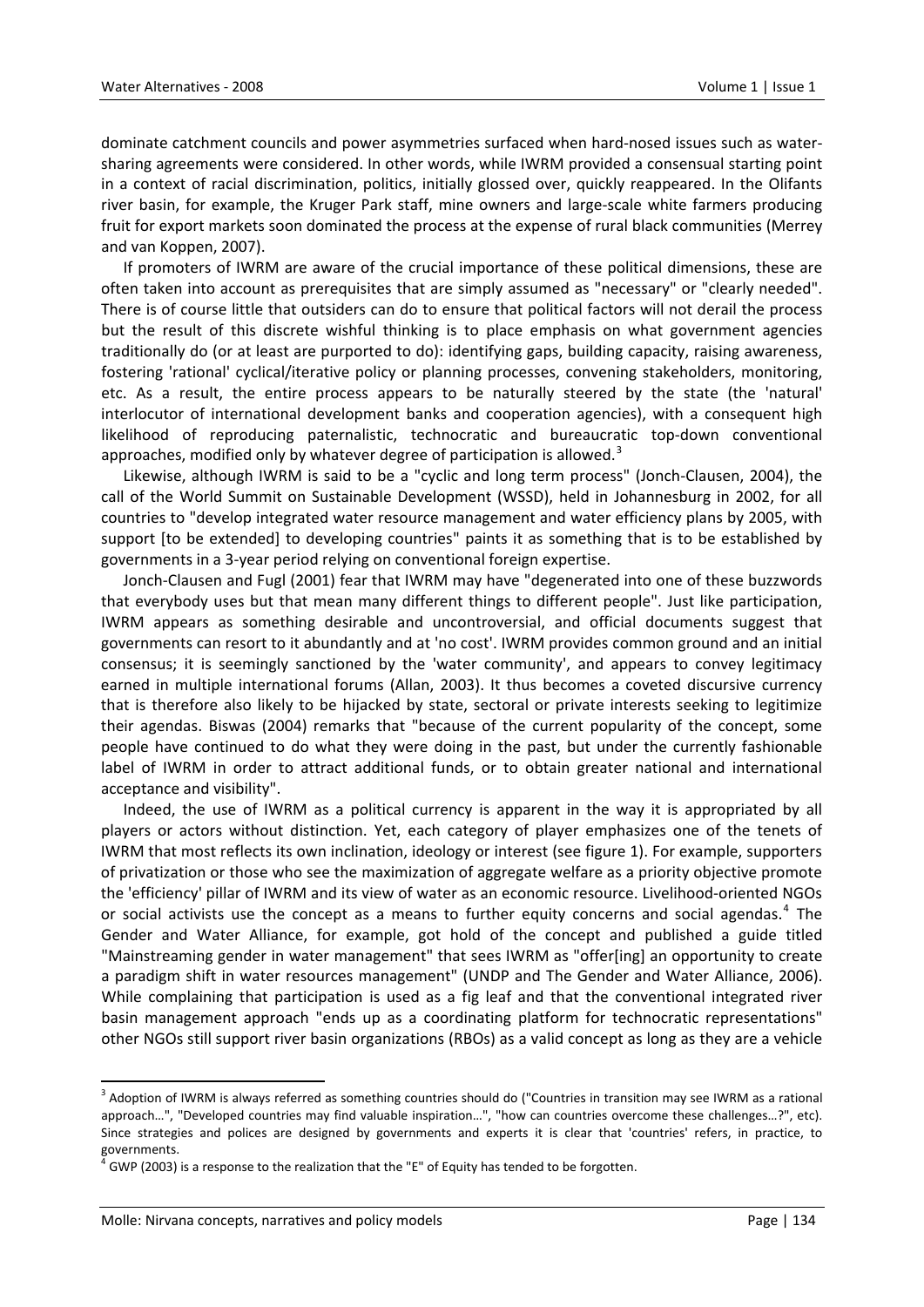for bottom‐up planning (NGO Forum, 2005). Likewise, conservationists or green NGOs have used IWRM to promote conservation of nature or environmentalism in general: the 'Ecosystem Approach' incorporated in the Convention on Biological Diversity (CBD, 2000), and promoted by several NGOs and international organisations (e.g. IUCN), is a perfect example of a reading (and translation) of IWRM that makes ecosystem preservation both the starting point and the overarching goal.

Figure 1. IWRM and its three 'E'



More generally, consulting firms, bureaucracies and development banks adapt their discourses and repackage their policies and approaches. Here IWRM is used to uphold and give legitimacy to conventional developmental approaches. The use of the IWRM rhetoric as a depoliticizing act is therefore profoundly political in itself, as it does not critically question – but, rather, reinforces – the traditional role, mandate and worldview of the main actors in water resources management, favouring the status quo and business‐as‐usual strategies.

Consulting firms, for example, have recycled many structural water resources development projects as part of new 'participatory' and 'integrated' river basin comprehensive plans which, despite evidence to the contrary, claim to differ from the master plans of earlier years (Molle, 2005). Development banks or cooperation agencies have also embarked on rural development projects shrouded in watershed or river basin rhetoric (see Molle and Hoanh, 2007, on Vietnam) and have promoted policy reforms with standard prescriptions allegedly sanctioned by IWRM (establishment of 'apex bodies', RBOs, water rights, services providers, cost-sharing agreements, etc.; see, for example, ADB, 2006). Just as all their actions "contribute to poverty alleviation", similarly, these re-characterized projects have regularly been touted as IWRM achievements.<sup>[5](#page-4-0)</sup> State bureaucracies have suddenly often 'discovered' that they had been doing IWRM all along without knowing it and have later framed their actions accordingly.<sup>[6](#page-4-1)</sup> The tendency is for states to use IWRM as they commonly do with other overriding concepts (food

<span id="page-4-0"></span><sup>&</sup>lt;sup>5</sup> As USAID's (2007b) webpage on "IWRM success stories" reveals, any story, from villagers gaining access to freshwater in Sudan, to upgrading an Iraqi canal system, to a fish company tapping into global markets in Romania, to purifying water for Haiti's flood victims, seems to qualify as an "IWRM achievement".<br><sup>6</sup> In Egypt's Integrated Irrigation Improvement and Management Project (IIIMP), presented as an IWRM undertaking (UNDESA

<span id="page-4-1"></span>and GWP, 2006), "Water management is best improved by an integrated package of services and technical assistance that responds to the user's demands… [while] many kinds of technology and expertise will be used to optimize the results of [the project] activities". See, also, a document on Laos: "The immediate objective of the Water Sector is to foster and institutionalize the IWRM approach in the mainstream planning process of the Government both at the central as well as at the provincial level" (Anonymous, 2004).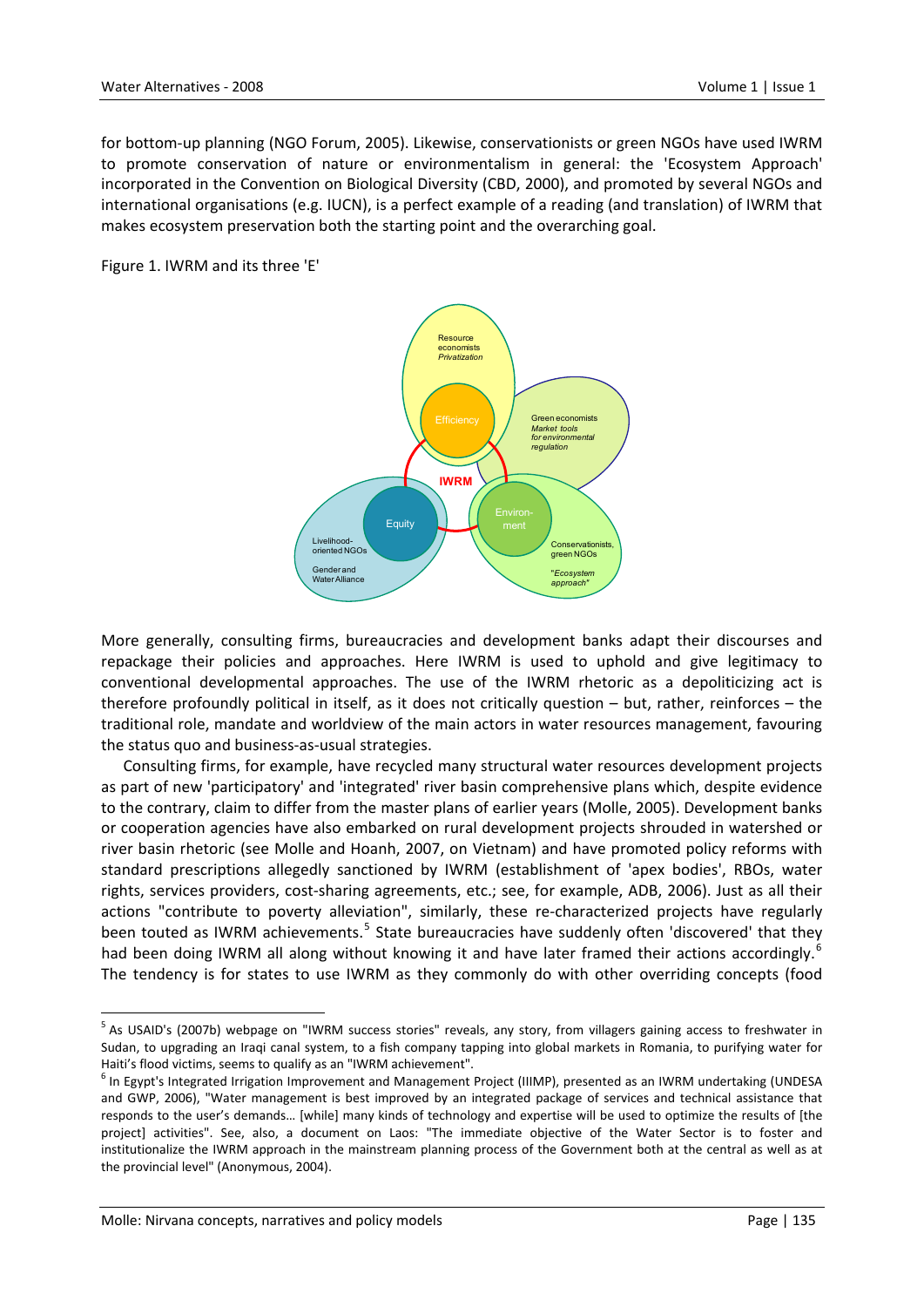security, national independence, self-sufficiency, poverty alleviation, etc) to manipulate and foreclose debate and impose predetermined agendas.

The influence of IWRM on water management practice is a matter of debate. While Jonch‐Clausen (2004) posits that it has inspired reforms that aim at more integrated management, Biswas (2004) believes one can successfully argue that the IWRM label has not "made any difference". Monitoring progress, evaluating change or singling out success stories becomes essential in the continued promotion of IWRM. Thailand, for example, is cited by the GWP as a good example of a country implementing IWRM because it has established formal RBOs in its 25 river basins, designed a "policy with full stakeholder participation", while a "framework water law is under preparation through an open and participatory process seeking the views of the stakeholders" (Jonch‐Clausen, 2004). This somewhat overly optimistic view emphasizes the formal existence of institutions and tends to equate participation with the conduct of meetings or public hearings.<sup>[7](#page-5-0)</sup>

Despite all these misuses of the concept as a smoke screen to camouflage other agendas and objectives, IWRM can also be conceived of as a 'boundary object' (Cash et al., 2002; Conca, 2006): a concept that all parties will appropriate and use and also remodel by their own discourse and practice. As such, it can be seen as a collective construct offering a common ground to stakeholders willing to engage other parties. Inclusion of environmental sustainability has, for example, enabled easier propagation of the concept of environmental flow (e‐flows), an apparently technical word which allows discussion of more sensitive allocation issues. In that sense, IWRM may also have allowed, as have the concepts of good governance and participation (see Mollinga, this issue), reintroduction of politics and acknowledgement of the relations of social power by the back door, even though these issues had earlier been obfuscated.

#### **NARRATIVES AND STORYLINES**

A narrative is defined here as a story that gives an interpretation of some physical/social phenomena. Many people organize daily experiences and beliefs gathered from social interactions in logical relationships from which they derive opinions on what is desirable and what is not. Narratives in the field of development first establish causal relationships between two negative aspects of a particular problem. These relationships often draw on common sense and thus appear uncontroversial, obscuring both the complexity of the processes at play and, sometimes, their ideological underpinnings: waste (or pollution) of resources occurs because insufficient pricing fails to reflect real costs (hence the necessity to price water); flood (or droughts) are due to deforestation, itself a result of abusive slash‐and‐burn practices (conservation and afforestation will counterbalance this state of affairs); poor performance of water user groups reflects lack of human capital or obstructive bureaucracies (training is needed); lack of private investment results from insecure tenure (definition of rights and titling is the solution); limited agricultural diversification follows from the inflexibility of irrigation networks (which need modernization), etc.

The 'naturalness' of narratives, or storylines, seemingly anchored in common sense, makes them very resilient (Roe, 1991). Their appeal flows from the legitimacy they can afford policies and development programs by helping rationalize them in terms of both their intended targets and the means to be deployed to achieve those targets. By nature, they simplify and offer a stable vision and interpretation of reality and are able to rally diverse people around particular story‐lines. The combined actions of these people in the promotion of a storyline tend to coalesce into loose networks and what Hajer (1995) defined as discourse coalitions: a set of storylines and the actors who promote these

<span id="page-5-0"></span> $<sup>7</sup>$  For an extreme case of simplification of assessing "progress toward IWRM", see JPW (2006) where participation is assessed</sup> by yes/no answers to two questions: 1) Do you have a legal framework for participation of stakeholders; 2) Is there government spending for participation of concerned parties?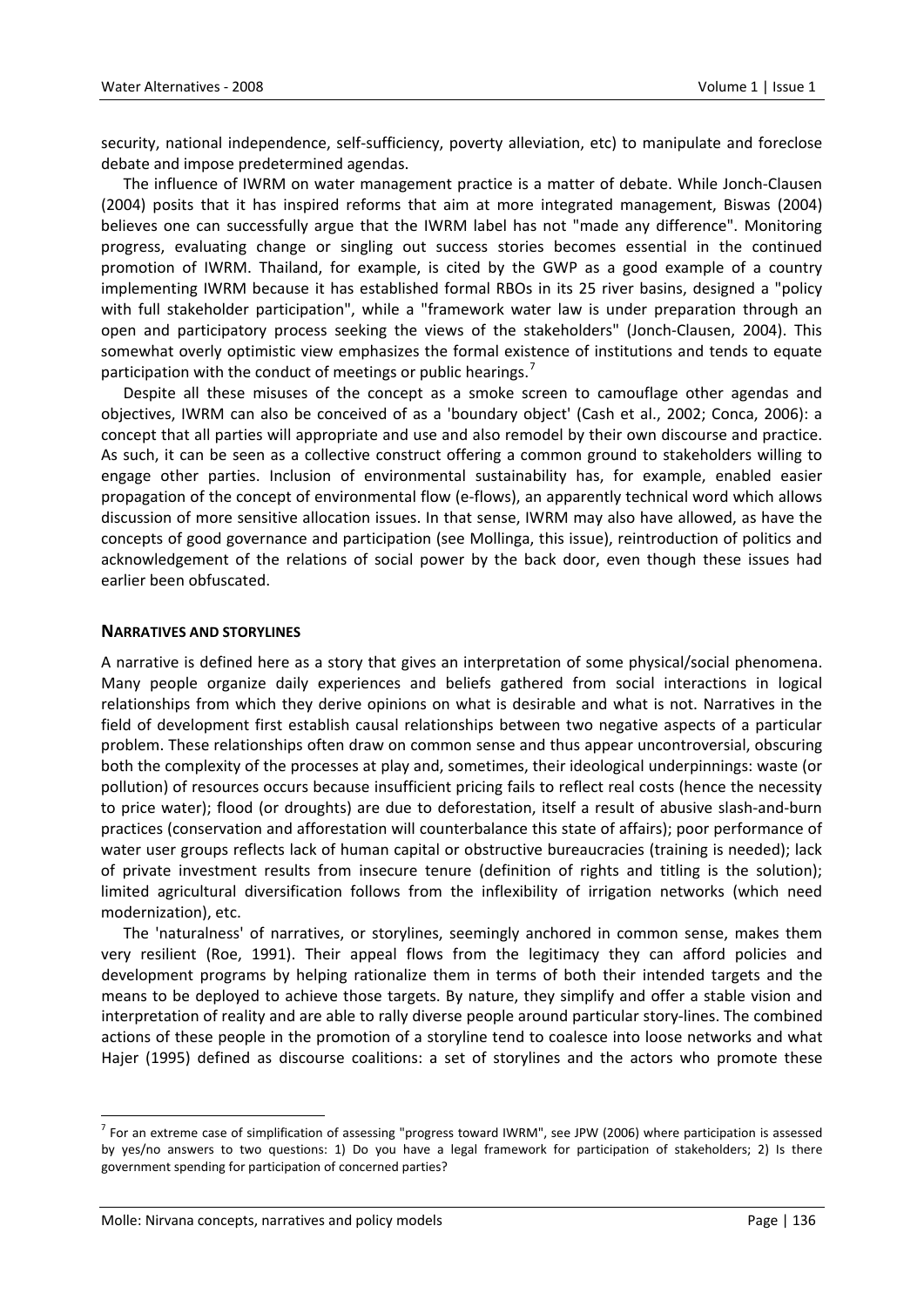storylines and the practices that they highlight. When a set of actors tries to establish hegemony and to preempt debate, several coalitions may emerge, united by their respective storylines.

Narratives, just like policies (Mosse, 2004), are often self‐validating because they tend to produce evidence rather than the other way around. If they are at fault it is because the prescription has been either inadequately or insufficiently implemented. Higher water prices, more trees, or more training would have done the job but unfortunate circumstances limited the full realization of the intended or expected benefits.<sup>[8](#page-6-0)</sup> So, even non-realization validates the initial causal postulate (Rap, 2006).

For the sake of illustration I will consider here the 'free water' storyline (see more in Molle and Berkoff, 2007a). The causal model of this narrative is based on the banal and straightforward everyday experience that cheap or free goods and services tend to be wasted. If my son does not pay for electricity (which he doesn't) he will probably not bother switching off the light or the heater when he leaves his room (as, indeed, is the case). If my neighbour does not pay enough for water he will be tempted to water his garden the whole night long, or waste water washing his car (which he does). In sum, cheap goods beget waste. This obviousness has affinity with the 'lion's share' narrative: agriculture is responsible for 70% of the world water withdrawals and often "gobbles" up to 90% or more in developing countries. This lion's share is, in turn, associated with the common wisdom that irrigation is a wasteful process, epitomized by the ubiquitous statement that its efficiency is low and that 60% of water deliveries fail to reach the fields (The Economist, 2003). The conclusion naturally follows that raising water prices will force squanderers to save water, which can then be made available to cities or to restore ecosystem health.<sup>[9](#page-6-1)</sup>

A vast literature on the subject developed during the 1990s and early 2000s,  $^{10}$  $^{10}$  $^{10}$  largely fuelled by the World Bank and other mainstream institutions. Books, conferences, and journal articles reported on the potential of pricing for demand management and conservation. Although the role of water charges in operation and maintenance and as a basis for the financial and managerial autonomy of water user associations was well recognized in the mid‐1980s, the emphasis on economic instruments was greatly inflated during this period. The World Bank Strategy of 1993 stipulated that "setting prices at the right level is not enough; prices need to be paid if they are to enhance the efficient allocation of resources" (World Bank, 1993); for Johansson (2000) "The fundamental role of prices is to help allocate scarce resources among competing uses and users. One way to achieve an efficient allocation of water is to price its consumption correctly". With higher prices that reflect opportunity costs, the reasoning goes, low‐value activities are phased out, thus releasing water for high‐value uses and raising social welfare. For a number of reasons, the policy bubble formed during this period has been substantially deflated in recent years. Several key lessons about the "lifetime of an idea" (Molle and Berkoff, 2007b) can be extracted from this set of events.

First, this example provides a good illustration of how the epistemic community that gradually formed around irrigation price-based incentives largely extended from mainstream economic departments in universities and international organizations to reach policy‐makers in all countries, and eventually percolated down to national water laws. The narrative developed by conflating evidence on the effectiveness of pricing policies in the domestic and industrial sector with those in agriculture,

<span id="page-6-0"></span> $8$  This is germane to debates in economics where neoliberal policies assertedly fail because deregulation has not been complete and state intervention not fully dispensed with.<br><sup>9</sup> The link between water wastage and under-pricing has been repeatedly show‐cased by all water related institutions, ranging

<span id="page-6-1"></span>from the World Bank ("the biggest problem with water is the waste of water through lack of charging: " President James Wolfensohn, 2000), to the World Water Vision ("users do not value water provided free or almost free and so waste it": Cosgrove and Rijsberman, 2000), and to environmentalists who favour "developing a pricing system that prevents excessive use of water" (WWF, 2002). For the EU (2000) "Efficient water pricing policies have a demonstrable impact on the water demand of different uses. As a result of changes in water demand, efficient water pricing reduces the pressure on water resources. This is particularly true for the agricultural sector". See also: "Inefficient pricing and management of irrigation water

<span id="page-6-2"></span>supply leads to massive wastage" (Hansen and Bhatia, 2004).<br><sup>10</sup> The phrase 'water pricing' entered as a Google search yielded 19,500 hits in October 2003 compared to 338,000 in March 2007, a 17‐fold increase.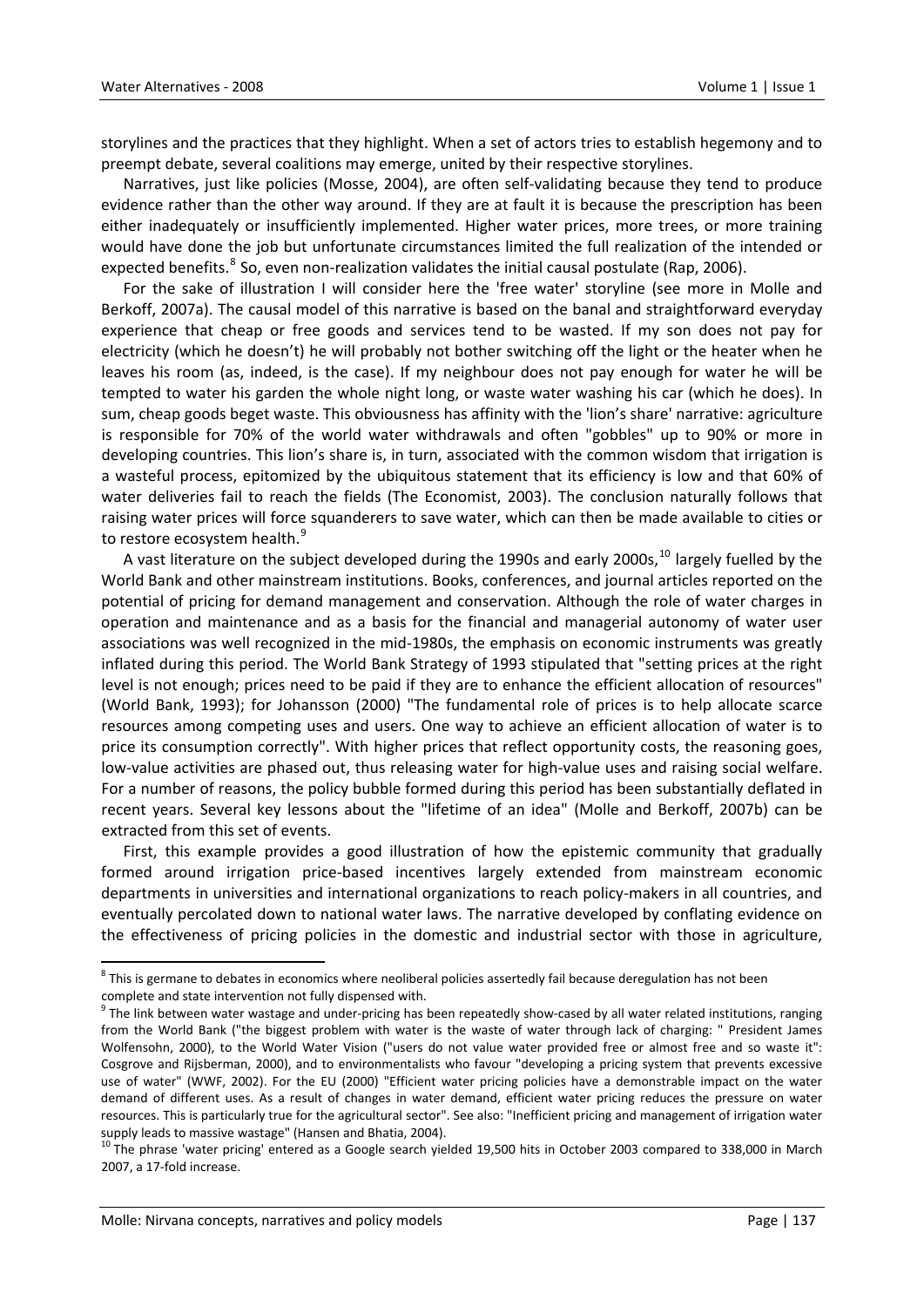without differentiating between sectors. Many studies referring to agricultural uses were based on econometrics (where correlation and causality are often undistinguished) or on modelling (based on mere farm budgets, which in any case often showed that using prices to regulate use was not economically and politically feasible). Unfortunately, niches where such incentives can be effective are rather narrow, because of several constraints specific to irrigation (for more details see Bosworth et al., 2002; Cornish and Perry, 2003; Hellegers and Perry, 2004; Molle and Berkoff, 2007a).<sup>[11](#page-7-0)</sup>

Despite limited evidence of success, the idea of 'getting the prices right' flourished and the concept took on a hegemonic character at least in the development establishment. It became increasingly difficult to offer unorthodox points of view. For example, a review of experience in one region of the world on the existence of a link between prices and efficiency concluded "to a certain extent, yes", while showing at the same time how little impact there was for a number of reasons. Is not the subtle (and perhaps unconscious) semantic shift from "To a large extent there is no evidence that…" to "To some extent, there is evidence that…" what truly reveals the hegemonic nature of a narrative?

The example of water pricing policies also shows the resilience of narratives. As Roe (1991) observes, narratives tend to acquire a life of their own and are not easily debunked by contradicting empirical evidence, as "they continue to underwrite and stabilize the assumptions" for policy-making "in the face of high uncertainty, complexity, and polarization". For example, although the narrow concept of irrigation efficiency has been shown to be misleading as far as basin management is concerned, decision‐makers continue to justify costly canal lining programs in order to "avoid losses" even in closed basins where no water flows out, with little attention to how water is implicitly reallocated through these interventions.

Enduring narratives are perhaps most prominent in economics. Easterly (2001) has shown how various narratives that all underpinned the logic of aid and external capital investment in developing countries have proven incredibly persistent and resilient, continuing to survive in the minds of practitioners long after they had been debunked or proven wrong by scientific work. All these narratives, again, are appealing, simple, and draw on common sense. They are often sound in particular contexts but generalising them across the board takes them into uncharted terrain where key assumptions and their prescriptions no longer hold.

#### **ICONS AND MODELS**

A third type of conceptual object is that of models. Models are based on particular instances of policy reforms or development interventions which ostensibly embody a dimension of 'success' and qualify as 'success stories'. They are apparently sanctioned by experience, approved by experts and powerful institutions, and using them seemingly minimizes risk. Although we are chiefly concerned here with water policy, models – and what Chambers (1997) has called the Model-T<sup>[12](#page-7-1)</sup> approach – of course pervade all strands of practice and all disciplines: in the field of hydraulics, for example, they will support either upstream or downstream regulation, simplified or elaborate designs, overshot or undershot gates. Agronomists routinely promote(d) zero tillage models, vetiver grass, or integrated pest management; sociologists, community forestry management or Community Organizers; extensionists, the "Training & Visit" approach, etc. Generic models are often supported by pet projects that are routinely showcased to officials and foreign visitors (Chambers, 2008).<sup>[13](#page-7-2)</sup>

<span id="page-7-0"></span> $11$  Many factors make irrigation differ from the domestic sector. Farmers are 'water takers' using whatever water is made available to them by irrigation agencies and not (or rarely) customers who can access water at will; in addition, incentives for saving water can only be effective when charges are volumetric, an exception rather than the rule. Even in such cases prices are generally too low to encourage users to save water and scarcity is invariably managed through quotas, with prices only

<span id="page-7-2"></span>

<span id="page-7-1"></span>regulating overuse at the margin. See Molle and Berkoff (2007a) for more details.<br><sup>12</sup> After H. Ford's remark that Americans could have their Model-T automobile any colour they liked as long as it was black.<br><sup>13</sup> The manag sustaining myths and paradigms. Examples in the water sector have been Sukhomajri in Haryana and the Gram Gaurav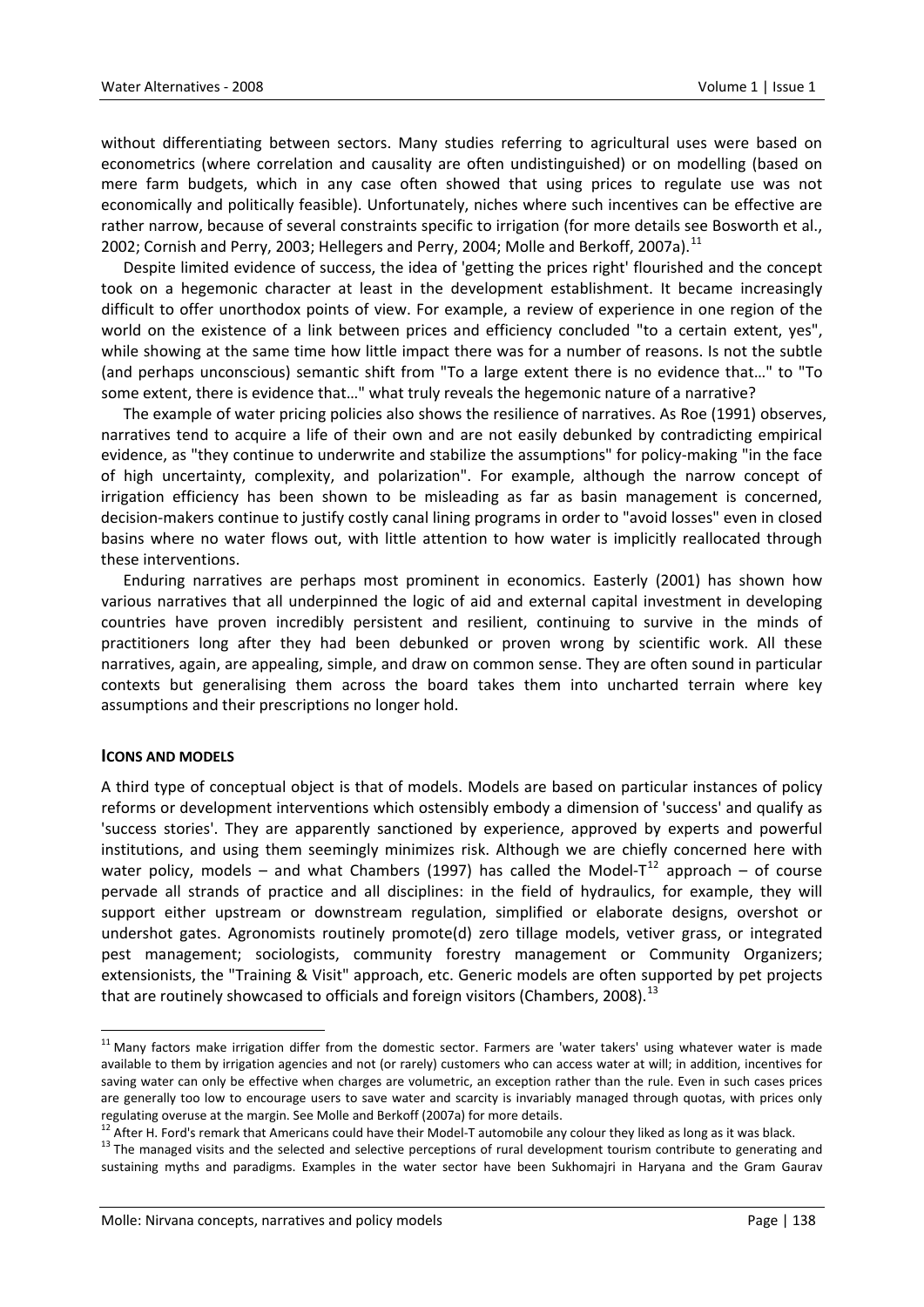In the water sector, three well known models can serve as examples. The first one is the Chilean model of water markets; the second is the Mexican model of Irrigation Management Transfer (IMT); and the third one is the concept of river basin organization with several iconic experiences vying for pre‐eminence, including the Australian Murray‐Darling Basin Commission model, the French *Agences de l*'*Eau*, and the US Tennessee Valley Authority (TVA).

## **The Chilean water markets**

In 1981 Chile enacted a Water Code that recognized private property rights in water and allowed transactions through a free market.<sup>[14](#page-8-0)</sup> This reform was part of, and in line with, the deep influence of the *Chicago Boys*[15](#page-8-1) in the shaping of Chile's economic policy. The application of the code and the initial experience with water markets were documented in the early 1990s by a few publications that were subsequently taken up by the World Bank which, together with the Inter-American Development Bank, IFPRI, a number of American universities and related institutions, was instrumental in spreading it as a success story (Gazmuri, 1994; Rosegrant and Binswanger, 1994; Rosegrant and Gazmuri, 1994; Hearne 1995; Hearne and Easter, 1995, 1997, 1998; Holden and Thobani, 1996). According to Bauer (2004) "Since the early 1990s, these proponents have used their considerable resources and influence to promote a simplified description of the Chilean model, both elsewhere in Latin America and in the wider international water policy arena". Countries like Mexico, Bolivia and Argentina were influenced by the model and its transposition to Peru has long been advocated (Thobani, 1995; Trawick, 2003).<sup>[16](#page-8-2)</sup>

Although proponents sometimes recognize flaws in the model, the general tendency is to downplay the importance of these flaws and to ascribe them to the haste to get effective markets established (Rogers and Hall, 2002) and to stress, instead, the purported 'adaptiveness' of the system. Problems encountered include "a range of critical water management issues, such as social equity, environmental protection, river basin management, coordination of multiple water uses, and resolution of water conflicts" (Bauer, 2004). A number of studies have documented the limitations inherent in the model (for example: Bauer, 1997; Hendriks, 1998; Dourojeanni and Jouravlev, 1999; Hadjigeorgalis, 1999; Budds, 2002; Zegarra, 2002; Hadjigeorgalis and Lillywhite, 2004; CEPAL, 2004; Boelens and Zwarteveen, 2005). Yet, it is striking to see the pervasiveness of the success associated with this iconic model in today's literature: this observation is not intended to dismiss its merits but to stress how common knowledge is neither updated, modified nor qualified, at least in wider international circles where the model has continued to play its role in the promotion of tradable water rights. Likewise, the iconic South African Water Law, with its 'reserves' for the poor, its provisions for environmental flows, and its Catchment Management Agencies has been (and still is) highly praised and has become a world‐wide model. Yet, and without downplaying the positive aspects and the inspirational role of the model for other countries, increasing evidence documenting that its achievements fall short of its promises remains confined to specialized literature (Merrey and van Koppen, 2007).

<u> 1989 - Johann Barbert Barbert Barbert Barbert Barbert Barbert Barbert Barbert Barbert Barbert Barbert Barbert</u>

Pratistan in Gujarat in the early 1980s, the Mohini Cooperative in Gujarat (which generated and sustained a myth of the widespread existence of water cooperatives in Gujarat in the 1970s and 1980s), and the Mwea Irrigation Settlement in Kenya

<span id="page-8-1"></span>

<span id="page-8-0"></span>from 1960s through to the 1980s (Chambers, 2008).<br><sup>14</sup> I am drawing here mainly on Bauer (2004).<br><sup>15</sup> The Chicago Boys (c. 1970s) were a group of about 25 young Chilean economists who trained at the University of Chicago under Milton Friedman and Arnold Harberger. They later worked in Augusto Pinochet's administration to create a free market economy and decentralize control of the economy (en.wikipedia.org/wiki/Chicago\_boys).<br><sup>16</sup> The power of the Chilean model is also well illustrated in an anecdote reported by an expert who had worked with the

<span id="page-8-2"></span>government of an unnamed Latin American country to draft a new water law. After many expert reports, consultant visits, etc., the key government minister threw the whole pile of studies and recommendations off his desk and said: "This is a waste of time! What I want is a copy of the Chilean Water Code with the word "Chile" deleted and [our country's name] written instead!" Chile has received countless delegations from other countries and inspired reforms in places like Morocco.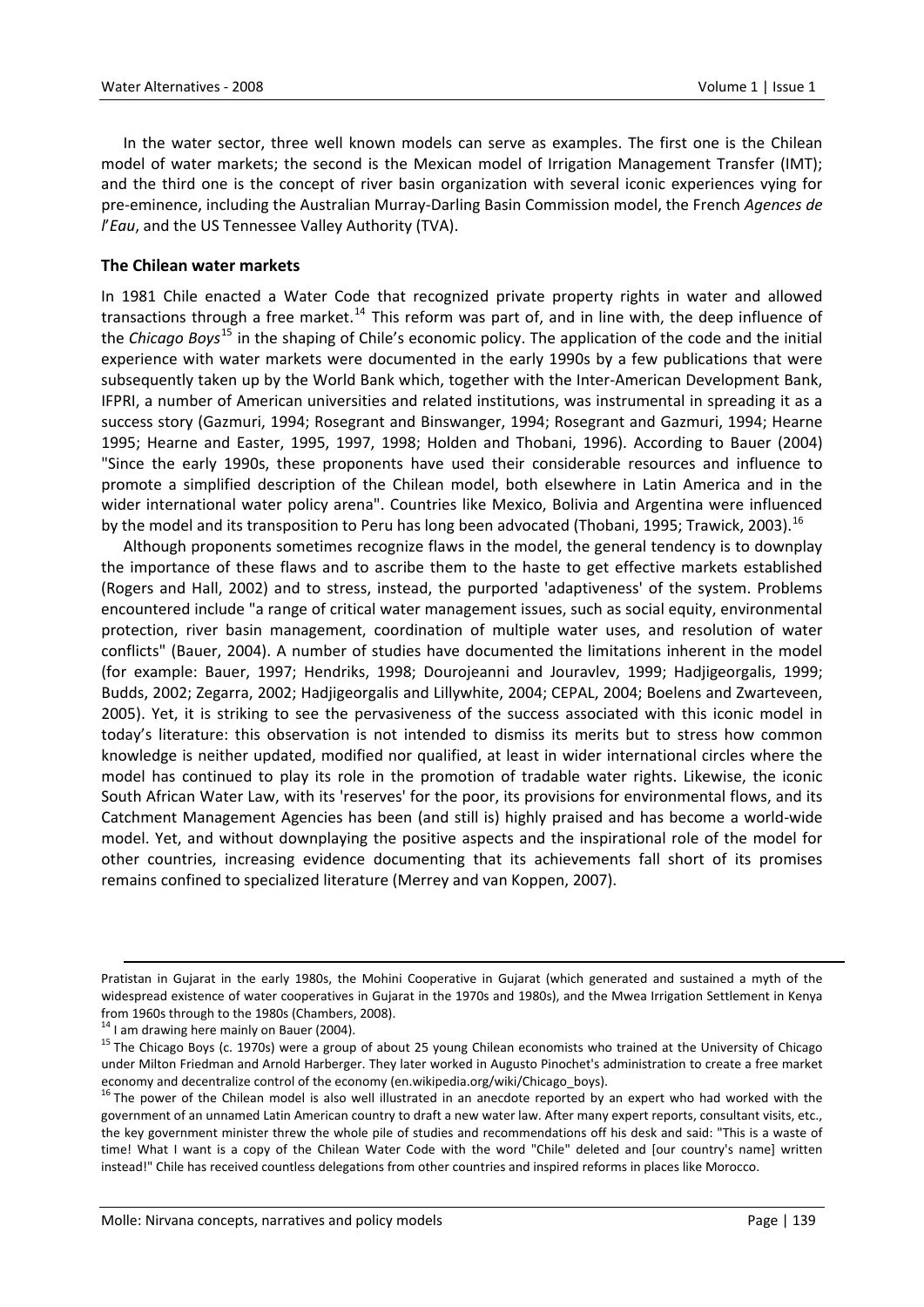# **The Mexican IMT**

The government of Mexico launched its IMT programme in 1992 with the aim of turning the 3.4 million ha of public irrigation schemes over to groups of farmers (*módulos*) to be organized at the level of secondary canals. The programme was part of the process of structural adjustment under a neoliberal model of economic deregulation, downsizing of the public sector, reductions in public expenditures, and the reconfiguration of public administration responsibilities among the federal, state, and municipal governments (Pérez Prado, 2003; Rap, 2004). Primarily driven by measures of fiscal austerity, the programme was successful in transferring to users the costs of operation and maintenance of infrastructures below the main canals. Less than ten years later the programme was considered to be completed.

The Mexican model of IMT was driven by a strong internal political commitment of senior Mexican engineers and of the government whose viewpoints and interests converged with those of World Bank analysts. Water engineers saw the reform as an opportunity to regain an autonomy that they had lost when the Ministry of Agriculture absorbed the irrigation sector. As such, it became a vehicle to advance the engineers' "autonomy" agenda within a wider context of strategic political realignment and economic restructuring (Rap, 2004; Wester, 2008).

IMT was supposed to deliver other gains in terms of irrigation and economic efficiency (Cummings and Nercessiantz, 1992). Although provisions for temporary trading of water were made such exchanges have been rare. They are limited to *módulos* within a single scheme and require the prior assent of the government (Kloezen, 1998). Further research found that the impact of IMT on irrigation efficiency and productivity had been neutral (Kloezen and Garcés‐Restrepo, 1998; Kloezen, 2002; Rap, 2004). Despite later qualifications and the discovery of "second generation problems" (Svendsen et al., 1997; Palacios, 1999) and not withstanding the successes achieved, the Mexican IMT has turned into a worldwide model.

#### **River basin organization models**

*The United States*: Although comprehensive river basin management may have started with British endeavours in the Indus and Nile river basins, and although early instances of river basin management can be found in Spain or Germany (Molle, 2006), the beginning of "unified" river basin development is best associated with the Tennessee Valley Authority. Established by F.D. Roosevelt during the New Deal, the TVA was the first experiment in regional development to be based on full control of the river system through a network of multi-purpose reservoirs. The TVA would not only attempt to "fully" control the river system by a series of dams, thus providing protection from floods and producing hydropower, but would also tackle poverty by an ambitious range of activities, including training, agricultural extension services, soil conservation, afforestation, production of fertilizers, stimulation of local enterprises and welfare‐oriented programs focusing on education, health and sanitation.

TVA's initial ideological underpinning rested on the engineering ethos that scientific knowledge and systematic rational planning could radically change society if they could emancipate themselves from vested interests and politics. It was also tinged with the democratic rhetoric distilled by D. Lilienthal (1944), one of the initial three co‐chairmen, who stressed the danger of centralized and technocratic authoritarianism and the need for "grassroots democracy". Despite the gap between rhetoric and realities on the ground (Tugwell and Banfield, 1950), the TVA's democratic gloss, marketed in particular by the prophetic tone of Lilienthal's (1944) book "TVA: Democracy on the march", was to prove a major asset of US overseas development and diplomacy, and "a new export commodity" in the era of Cold War politics (Ekbladh, 2002).

Based on his belief that the TVA "demonstrated for all time the efficiency and the humanity of comprehensively planned, multi‐purpose river basin development", Truman (1949) declared in his presidential inaugural address: "We must embark on a bold new program for making the benefits of our scientific advances and industrial progress available for the improvement and growth of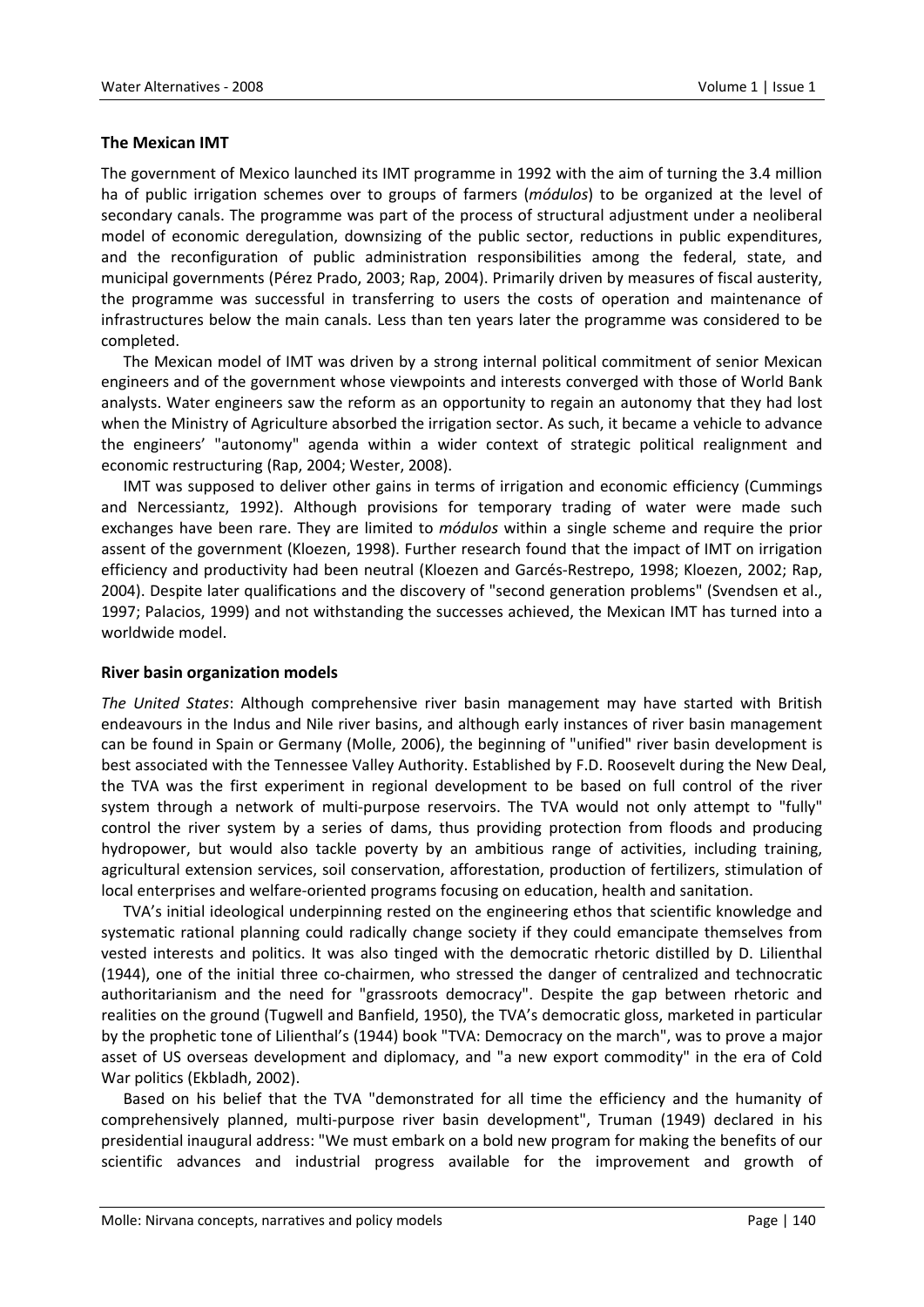underdeveloped areas". The idea was picked up quite enthusiastically in India (with the establishment in 1948 of the Damodar Valley Corporation: Saha and Barrow, 1981), in Mexico (Barkin and King, 1970), and many other countries, including Iran, Columbia, Brazil, Egypt, Mozambique, Salvador, Sri Lanka, Surinam, Tanzania and Turkey, where schemes were planned or implemented with mixed success (Molle, 2006). Geopolitical considerations also led to the idea being floated for the Danube, the Jordan River, and the "vast Mekong [which] can provide food and water and power on a scale to dwarf even our own TVA" (Johnson, 1965).

Most third‐world elites were all too eager to accept a model that promised to spread modernism and progress to their newly independent countries, while strengthening their legitimacy through the provision of iconic and politically rewarding projects. The TVA model well befitted conventional state paternalism and massive state investment in river system infrastructure and technology: river basin development would generate significant amounts of hydroelectricity to power developing economies, help control flood damage, bring prosperity to rural masses, and thus contribute to modernization and state‐building.

*France*: In the late 1960s, France established *Agences Financières de Bassin* (Financial Basin Agencies) in each of the six main river basins, as part of the 1964 water law. The agencies were a response to critical water quality problems as well as a means to ensure the large flows needed to cool the newly‐ built nuclear plants (Nicolazo, 1997). The central feature of the agencies is the mix of economic incentives to users and polluters to improve their practices complemented by Basin Committees which facilitates representation of the state, local government and users (Barraqué, 1999). In intervening years they have taken over new planning responsibilities and been renamed *Agences de l*'*Eau* (Water Agencies) but water quality control remains a central goal, especially after the European Union issued more stringent environmental standards in 1992 (Betlem, 1998).

Because of their relative success in mobilizing funds and redistributing them as subsidies to various water sanitation and water quality enhancing projects, the *Agences* were soon also turned into a model which was proposed through different joint cooperative projects with countries such as Indonesia, and later Morocco, Algeria, Venezuela, Mexico, Turkey, and Brazil (MMA, 2001). The model was promoted by the Government of France which surfed the post‐Rio IWRM wave and supported, in 1994, the establishment of the International Network of River Basin Organizations (INBO), hosted by the *Office International de l*'*Eau* (OiEAU), an organization mainly funded by the French water industry and the government (Government of France, 2007).

The strength of the French model is perhaps best illustrated by its decisive influence on the European Water Framework Directive (WFD), which incorporated the principle of river basin management and imposed it on all member countries. Another specific reason for the power of this model, however, lies in its incorporation of the economically orthodox 'user pays' and 'polluter pays' principles, especially after their endorsement by the environmental movement which saw them as a promise of reduced use and increased water flows in European rivers.

*Australia*: In Australia, the Murray‐Darling Basin Initiative and its implementing body, the MDB Commission, have been responsible – in their first 22 years of operation – for implementing the policies negotiated by the Ministerial Council, which represents the federal government, the four state governments of Queensland, New South Wales, Victoria, and South Australia, and the Australian Capital Territory. The MDB initiative is considered to have been very innovative in exploring and implementing processes to increase the efficiency and sustainability of water use. Early efforts included identification of system‐wide salinization problems and a comprehensive package of measures to tackle that issue including trading between governments of 'salt credits'. MDBC was also a key player in water sharing agreements, the establishment of a water market, formal agreements to cap the level of water abstractions in sub‐basins, and independent public audits of the performance of each sub‐basin in adhering to cap agreements (Haisman, 2004). Despite these efforts, the basin health and sustainability of production is still seriously threatened and tensions between the partners continue. Catalysed by a long‐lasting serious drought, frustrated by the understandable partisanship of individual members, and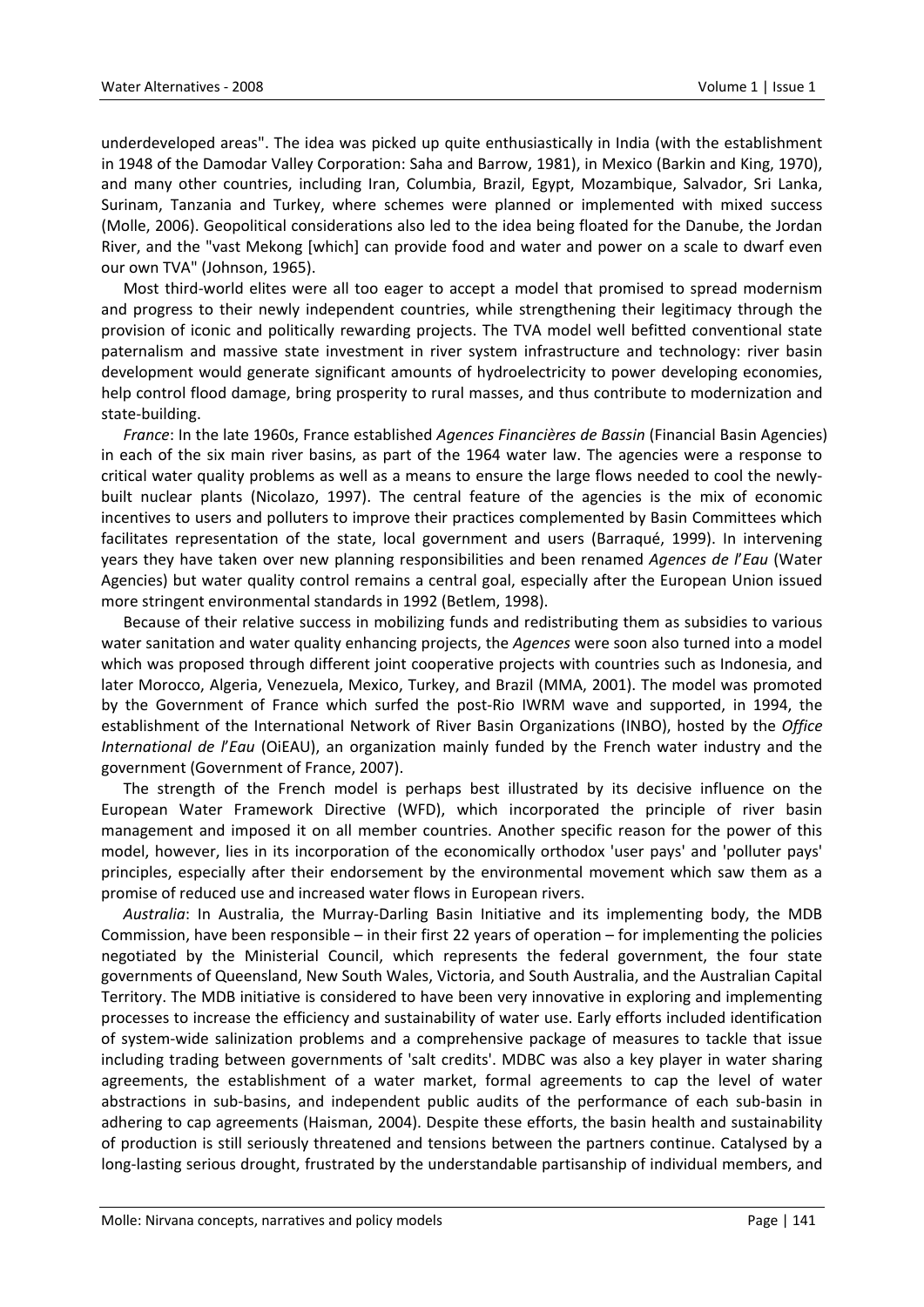concerned that the existing instances of cooperation – despite many positive aspects – are insufficient, in 2007 the federal government launched a take‐over bid. As water has assumed far greater significance on the national agenda, the federal government has 'purchased' new powers to exercise more authority on whole of basin issues considered crucial to the social and economic health of the nation (Connell, 2006).

This experience, with its successes and failures, is of course linked to particular physical and institutional settings. Yet, the Australian federal government widely promoted the Murray‐Darling model, especially in Asia, and has been influential in supporting establishment of RBOs in countries such as China, Sri Lanka and Vietnam, and also the creation of transboundary jurisdictions such as the Mekong River Basin (Malano et al., 1999; Birch et al., 1999; Pigram, 2001; Molle, 2005).

Interestingly the concept of RBO as necessary for water management is being promoted despite the huge variation in such organizations: although they come under the same term and they all deal with river basins, the three RBO models reviewed above differ widely. The TVA model represented a stage of state-led massive infrastructural development (which, significantly, was never again replicated in the US, notably because of power conflicts with both federal‐ and state‐level agencies). The French model was designed to respond to water quality degradation and to meet France's need for more nuclear plants, while simultaneously internalizing costs. The Murray-Darling Commission specifically addressed water sharing and, later, management of environmental degradation and increasing water scarcity. Although they have distinct purposes these models sometimes find themselves in competition and are all potential sources of 'lessons learned' for varied contexts.

A World Bank report noted that the TVA "has perhaps the best name recognition in the business of river basin management. It is considered by many outside the United States as the model for river basin development and management" (Miller and Reidinger, 1998) $^{17}$  $^{17}$  $^{17}$  and is still presented by USAID (2007c) as an uncontroversial and resounding success, despite the serious reservations that even a limited review of TVA literature would substantiate. The Murray River Basin Commission has been promoted as a case of "a world's best practice model in basin management, particularly across jurisdictional borders" (Linn and Bailey, 2002). Yet promoters tend to gloss over the respective weaknesses or specific limitations of each of the models. For example, continued environmental degradation (Miller and Hirsch, 2003) or failure to curb abstraction (Connell, 2006) in the Murray Darling basin, or heated debates around the Agences de l'Eau (Flory, 2003), seldom make headlines in international circles.

Models prove to be quite malleable when implemented. This is shown, for example, by the various incarnations of the TVA model which have little in common with their forbear. Likewise the Turkish model of IMT was inspired by the Mexican model but fell short of establishing autonomous water user groups. This is little wonder because models are by nature decontextualized and their application in specific settings can but lead to utter diversity; but this is also testimony of the pre-eminence of political and other motives in the adoption of a given model, especially when the context and modalities of its implementation are quite distinct from the circumstances in which the original model was developed. In some cases, this can also signal the excessive zeal of development banks and cooperation agencies in replicating models.<sup>[18](#page-11-1)</sup> However selective, borrowing from the original IMT or river basin management models can also, more positively, be construed as an initial step on a common trajectory that gradually institutionalizes decentralization in resource management and

<span id="page-11-0"></span><sup>&</sup>lt;sup>17</sup> As noted by Miller and Hirsch (2002), this publication followed a World Bank-sponsored seminar "River Basin Management: Tennessee Valley Authority and the Murray‐Darling Basin" on February 13, 1997 held in Washington, DC, and was written with the aim of summarising "those aspects of TVA – particularly those related to water resources management – that could serve as a useful reference to Bank staff and client countries in evaluating the various institutional arrangements, operating programs, technological bases, and other conditions conducive to comprehensive river basin development" (Miller and

<span id="page-11-1"></span>Reidinger, 1998).<br><sup>18</sup> For example, the experience with participatory management of irrigation in the Philippines was praised as a model and replicated in Thailand, Indonesia, Sri Lanka, and Nepal, where it failed altogether.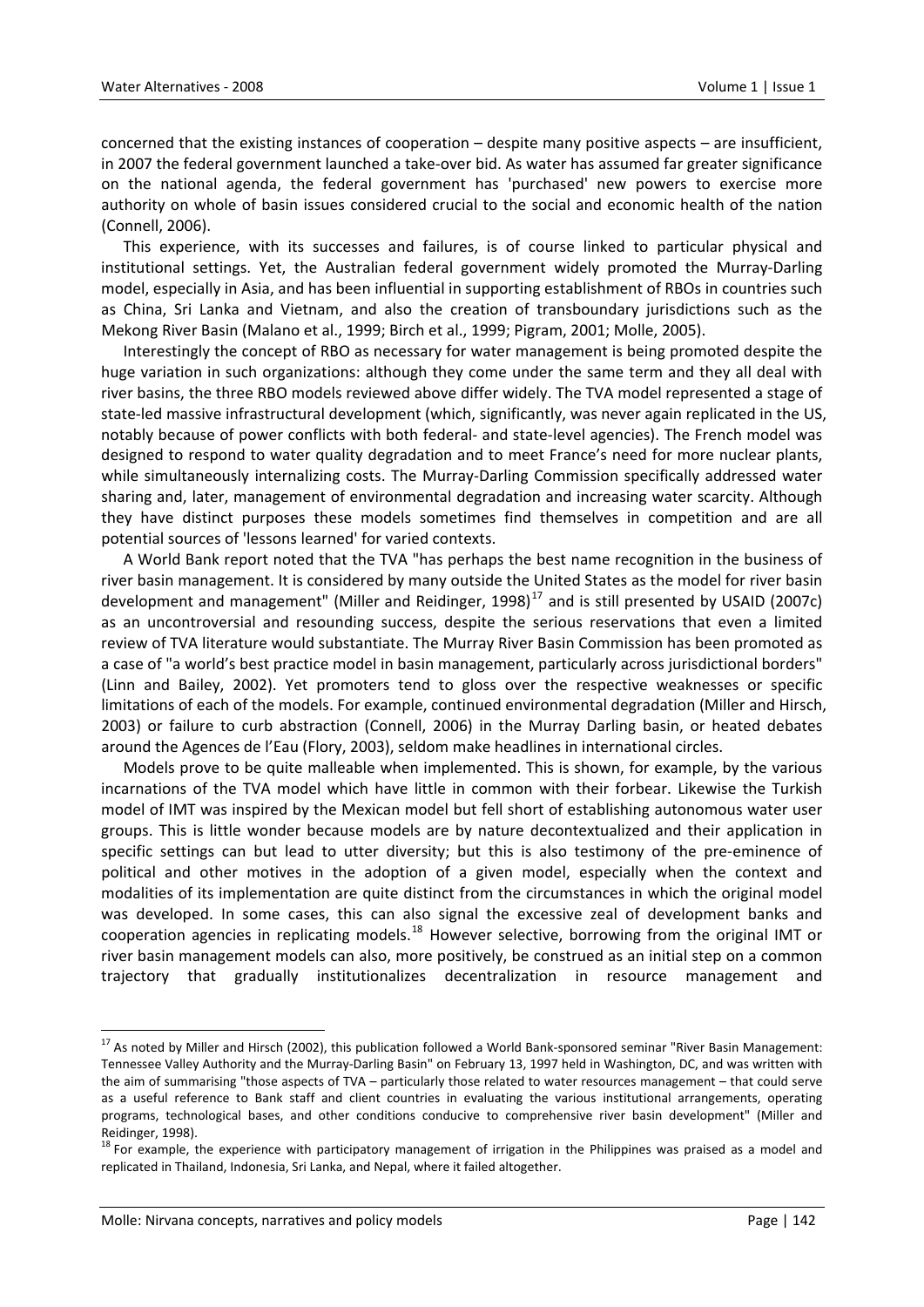democratization of decision‐making (Meublat and Lourd, 2001). In Brazil or in Mexico (Wester, 2008), reforms have created political space for the civil society, beyond what state agencies had anticipated.

Models fit easily into the 'practice of development', viewed as the provision of adequate expert knowledge, technology and targeted infrastructure investments that are traditionally associated with the engineering world and state visions of social engineering (Long and van der Ploeg, 1989; Scott, 1998; Arce and Long, 2000; Mollinga and Bolding, 2004). Models can also prop up the social legitimacy of technical expertise<sup>[19](#page-12-0)</sup> as well as of the state. They foster top-down bureaucratic approaches that precludes genuine participation of stakeholders (Miller and Hirsch, 2003); and they allow replication of capital intensive projects that meet the interests of a powerful coalition of construction firms, banks, politicians and bureaucrats (Ostrom et al., 1993; Molle and Renwick, 2005). More fundamentally they keep politics at bay by promoting ahistorical recipes.

# **THE EPIDEMIOLOGY OF POLICY CONCEPTS**

Grasping the dynamic interplay of nirvana concepts, narratives and models is a real challenge: there are validating linkages among these three categories of concepts and self‐reinforcing implicit causalities between concepts within the same category. For example IWRM (a nirvana concept) provides justification for river basin management (which will be linked to a specific RBO model) that calls for demand management and pricing policies anchored in several storylines (real prices bring efficiency, etc). Policies, technical assistance (TA) grants, and development projects translate these concepts into concrete actions.

An intriguing issue is the social and political life of these concepts. In other words how do they emerge, spread, and influence policy, practice and intellectual production; how do they become resilient, sometimes hegemonic, adapt/mutate or just vanish? Concepts do not, of course emerge from a vacuum, and can only be understood as social and political constructs shaped by the interplay of institutions, networks, interests, and visions of the future (Mosse, 2004). A few preliminary reflections can be drawn from the examples given above. Although the three types of concepts are influential at different levels, we examine here 1) how they are reproduced and spread, 2) the incentives for actors involved in that process, and 3) the process of 'paradigm maintenance' that is activated when they need to protected.

# **The snowballing effect**

Snowballing is the process through which a concept is gradually adopted by a growing number of dispersed actors, projected in professional events, circulated in academic literature, and gradually established as a consensual and controlling idea. A concept may pursue its course by itself once launched downhill but it does need a big initial push. If the push is not sufficient the concept might not acquire enough momentum to establish itself. If it is too strong, it may well arouse stiff opposition and be discredited. Success means that the model, or the concept, is self sustaining because enough people have been convinced and are ready to utilize it professionally, thus minimizing for all users the personal risk of confronting criticism, and in some cases maximizing users' rewards (see below).

Such informal groups of actors that take up and further propagate a concept come close to what Haas (1992) has termed epistemic communities,  $^{20}$  $^{20}$  $^{20}$  that is, "a network of professionals with recognized expertise and competence in a particular domain and an authoritative claim to policy-relevant knowledge within that domain or issue-area". An epistemic community may consist of academics, decision‐makers and other professionals from different disciplines who share a set of normative and principled beliefs, as well as causal beliefs and cause‐and‐effect understandings. Epistemic communities

<span id="page-12-1"></span><span id="page-12-0"></span><sup>&</sup>lt;sup>19</sup> See for example the prestige associated with the *ingeniero* in Latin America or the *mouhandis* in the Arab world.<br><sup>20</sup> Rap (2006) uses the concept of policy network to designate the "network of active supporters en a policy".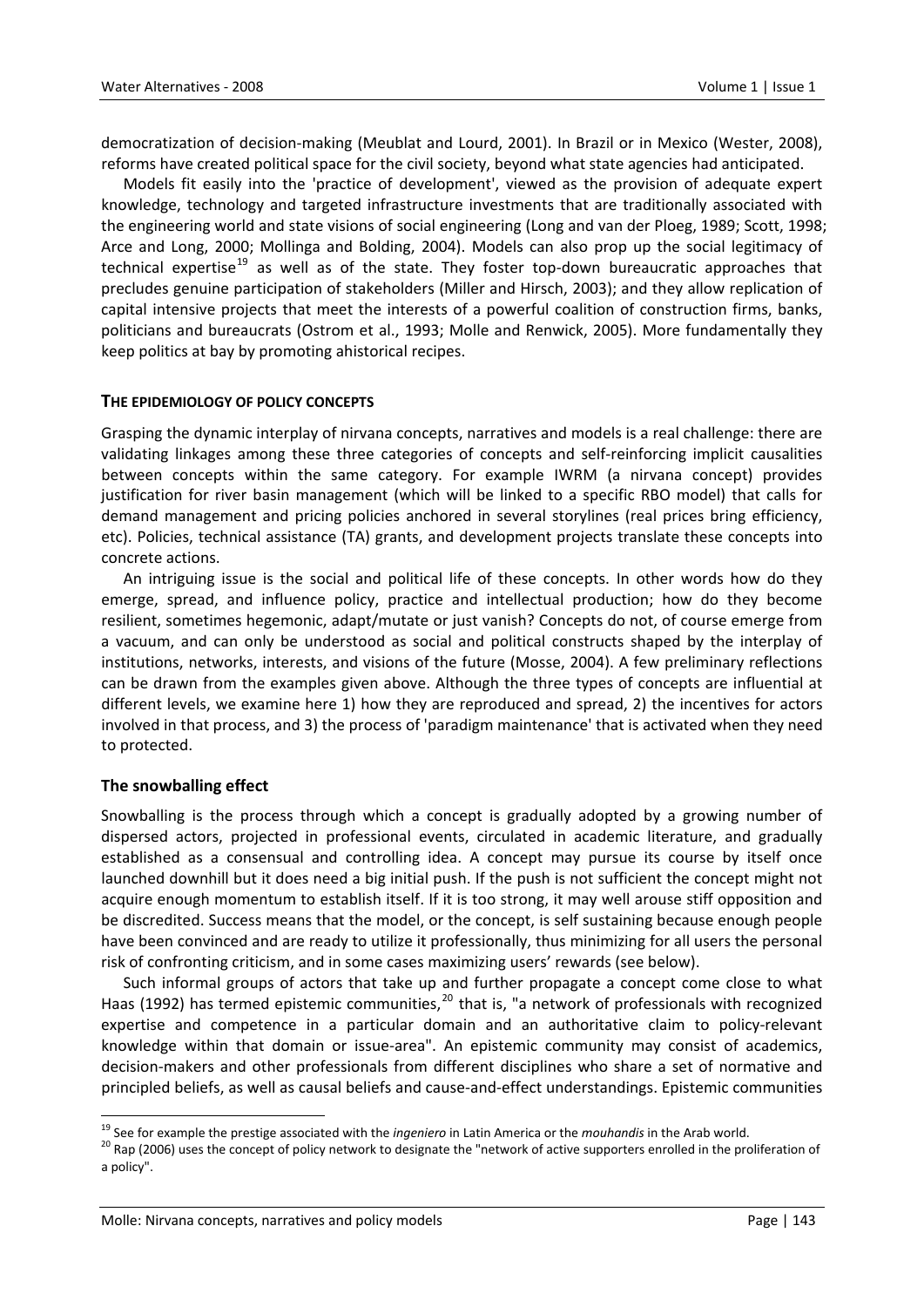typically respond to a demand for expert opinion in the face of increasingly complex societal problems. Members do not need to meet frequently or in a formal manner and are, rather, linked (typically through academic or professional literature) by their consensual beliefs and knowledge references, and by their shared objective of influencing policy. $21$ 

Epistemic communities often contribute to establishing institutions which will carry the message forward and develop it. Actors around the IMT paradigm and models, for example, proposed creating the INPIM network (Rap, 2006). Those involved with promoting IWRM supported the creation of the Global Water Partnership, while promoters of river basin management supported the establishment of the International Network of Basin Organizations (INBO); the GWP and INBO have also established regional branches. All these themes (IWRM, basin management, IMT) have been supported by many donors, and have paved the way for innumerable MSc programmes, capacity building activities, field trips, international conferences, World Water Forums, and publications (Conca, 2006).

Development agencies like Sida, GTZ, USAID, AusAID or DFID, and UN agencies, have all contributed to these dynamics but none of them comes close to the role and influence of the international development banks, principally the World Bank. The Bank has always maintained a keen interest in the dissemination of ideas and has even recently morphed into a "knowledge bank", claiming to be both a neutral gatekeeper and a major producer of knowledge (Mehta, 2001). Between 1997 and 2002, the Bank spent US\$283 million reorganizing itself in line with its intent of becoming a "knowledge institution". Far more was spent on actual activities such as training and reports. The Bank's research is widely disseminated and highly respected among many important audiences.<sup>[22](#page-13-1)</sup> A study commissioned by the Swedish government in 2000 concluded that "the World Bank continues to be dominant as the main purveyor of development ideas" (Bretton Woods Project, 2007).

Bank publication power is unparalleled: beyond its own working papers, reports, briefs and scientific journal (e.g. the World Bank Observer), it also publishes books, frequently in association with other publishers, and supports associated journals (e.g. World Development). Bank researchers and their consultants produced nearly 4,000 papers, books, and reports between 1998 and 2005, or roughly 500 documents annually (Banerjee et al., 2006). This flood of literature is amplified by the World Bank's organization of, or support to, many national and international events. The literature emanating from the Bank is highly self‐referential and tends to reproduce the conclusions of (early) key papers which are repeatedly cited, disseminated, and thus passed on to outside academic circles. A recent review of Bank research during the 1998 – 2005 period issued "criticisms of the way that this research was used to proselytize on behalf of Bank policy, often without taking a balanced view of the evidence, and without expressing appropriate scepticism. Internal research that was favourable to Bank positions was given great prominence, and unfavourable research ignored" (Banerjee et al., 2006).

As the snowball grows in size, dissent tends to be mechanically suppressed, 1) through the sheer disproportion between discourse and literature promoting, and discourse and literature opposing, the storyline; 2) because the risk of professional marginalization increases; and, 3) because key actors positively internalized the concept and consider it as a universal 'best practice'. It is then taken for granted and can become truly hegemonic if accepted without being questioned even by people against whom these ideas work (Gramsci, 1971). As a World Bank official replied, when asked why he

<span id="page-13-0"></span><sup>&</sup>lt;sup>21</sup> According to Haas (1992): "The epistemic communities approach focuses on this process through which consensus is reached within a given domain of expertise and through which the consensual knowledge is diffused to and carried forward by other actors. Its primary concern is the political influence that an epistemic community can have on collective policymaking, rather than the correctness of the advice given".<br><sup>22</sup> According to the Bretton Woods Project (2007), 700,000 users a month access the Bank's website. A 1999 World Bank

<span id="page-13-1"></span>survey of 271 high-level policymakers in 36 developing and transition countries found that of its respondents 84% use Bankproduced analytical reports; the Bank was rated the most important information source of a list of domestic and international organisations; the majority considered the Bank's work "technically sound, relevant and objective". According to a Government official from Brazil responding to a survey on the Bank's knowledge sharing "The Bank is the institution which we address when we need some kind of information or advice. Don't underestimate this fact. If you really need an expert on a certain issue related to development, the World Bank is where you go [to]" (World Bank, 2003).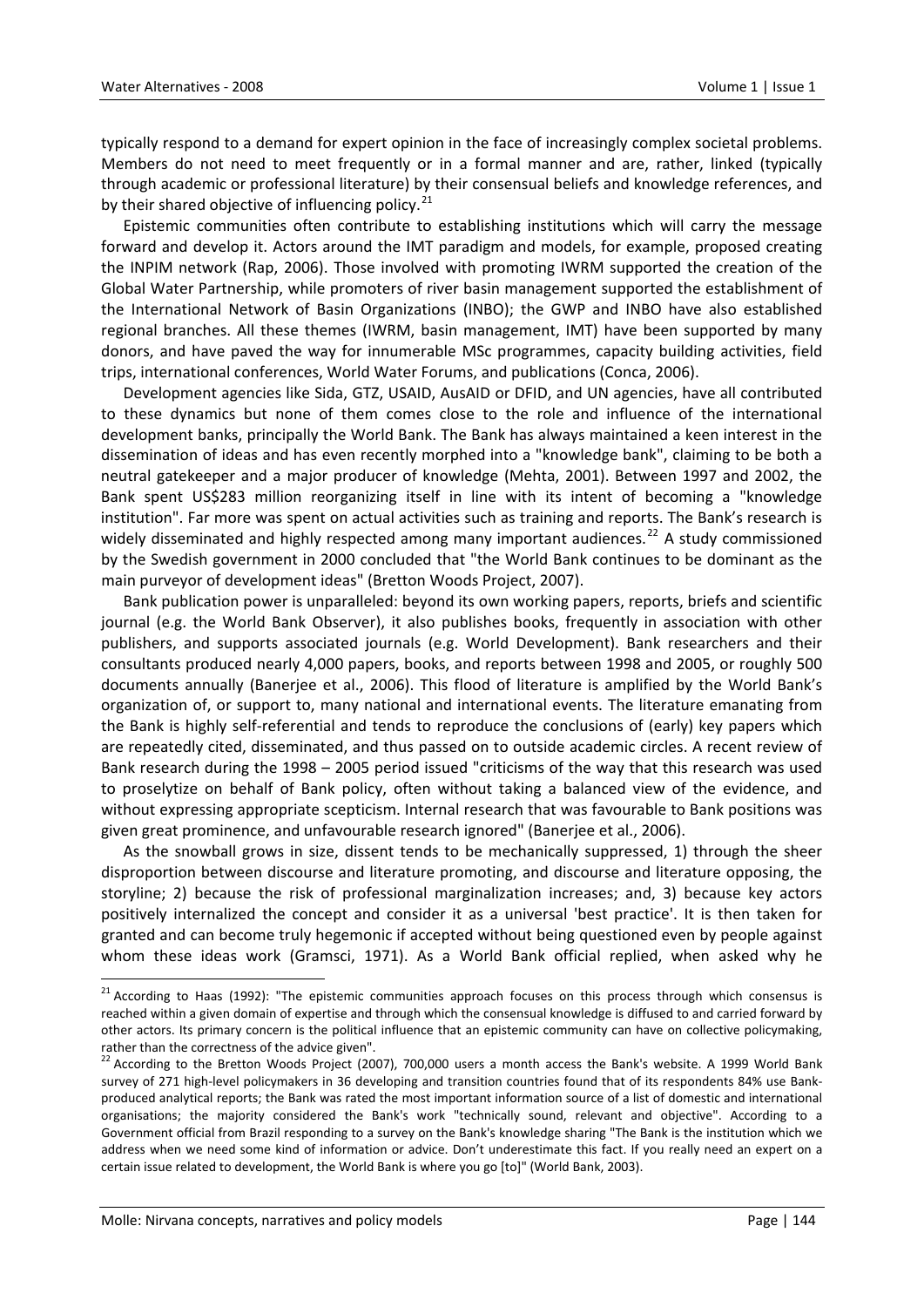considered the Mexican case to be a success: "because nobody denies it is a success" (cited in Rap, 2006).

Some models, however, fade away rapidly because they are less convincing or credible and were never supported by a critical mass of publications or a policy network strong enough to generate a snowball effect (Latour, 1989). Turkey's IMT was directly inspired by the Mexican model (decision makers made several trips to Mexico) and for a short time it was believed that it would become a new showcase; so was Andhra Pradesh with its 'big bang reform' (Mooij, 2003; Nikku, 2006). Others travel far and wide but at the cost of a selective presentation of the experience: the NIA (National Irrigation Administration) reform in the Philippines, for example, was praised with regard to transfer of small schemes while the much less successful experience in transferring large-scale public schemes to irrigation associations was never critically examined (Oorthuizen, 2003; Mollinga and Bolding, 2004).

## **Incentive for involved actors**

The concept and adoption of models brings several benefits to the parties involved, including policy‐ makers and managers in recipient countries, experts and academics, as well as development banks. This is apparent, for example, in the RBO models: beyond the genuine belief that success could be replicated and development fostered, Truman's bid to export the TVA model was also predicated upon the power of the democratic rhetoric embedded in the model that served geopolitical interests in the fight against communism, $^{23}$  $^{23}$  $^{23}$  and the interest of engineering and construction companies that could benefit from implementing high‐tech dams in countries which did not have the technical capacity to construct them.<sup>[24](#page-14-1)</sup> Similar interests in both promoting national industrial and consulting firms, and expanding a country's political/symbolic influence, are also salient in the support by France and Australia of their respective models.

For national elites, models offer first of all a possible (at least a partial) solution to significant water management problems. Second, they offer a means to espouse the referential of bilateral and multilateral donors and to attract funds from countries eager to spread their model, or development banks eager to place loans successfully, upon which technical staff members' year-end bonuses are based (Chambers, 1997). Third, because models supposedly bring legitimacy and embody a promise of success (Mollinga and Bolding, 2004), they are often mobilized in bureaucratic struggles in order to justify/impose, for example, a particular reconfiguration of the bureaucracy or decentralization policies. In Indonesia, the French model served to justify the levy of a pollution tax; in Brazil the federal National Water and Energy Agency promoted the French model in anticipation of a 'fiscal drought' as a means to ensure a separate budget, independent of the state (Meublat and Lourd, 2001). Although IWRM has been largely hijacked by state bureaucracies the concept has also internally been appropriated in different ways. In Vietnam and in Thailand the new Ministries of Natural Resources and Environment saw the intermediate scale of the river basin as their legitimate level of action, but also as a window of opportunity for obtaining some power and an expanded role within the pre‐existing administrative structure dominated by the Ministry of Agriculture and Rural Development (in Vietnam) or the Royal Irrigation Department (in Thailand). The concept of integrated river basin management and RBO introduced, at the instigation of the ADB, as pillars of IWRM became sites and objects of internal struggle in the context of wider bureaucratic change (Molle and Hoanh, 2007).

National policy-makers also have significant incentives to rely on sanctioned concepts. Straightforward advantages include travel to international conferences, joint publications, and other fringe benefits but also the increased professional reputation and derived career enhancements that may accompany involvement with a success story or a nirvana concept. Many national representatives of GWP were given the opportunity to acquire regional or international status. Rap (2006) showed that

<span id="page-14-0"></span><sup>&</sup>lt;sup>23</sup> "The TVA was a weapon which, if properly employed, might outbid all the social ruthlessness of the Communists for the

<span id="page-14-1"></span>support of the peoples of Asia" (Schlesinger, 1949; cited in Ekbladh, 2002).<br><sup>24</sup> Saha and Barrow (1981) refer to the "huge profits made by overseas construction and consultancy firms" in most cases.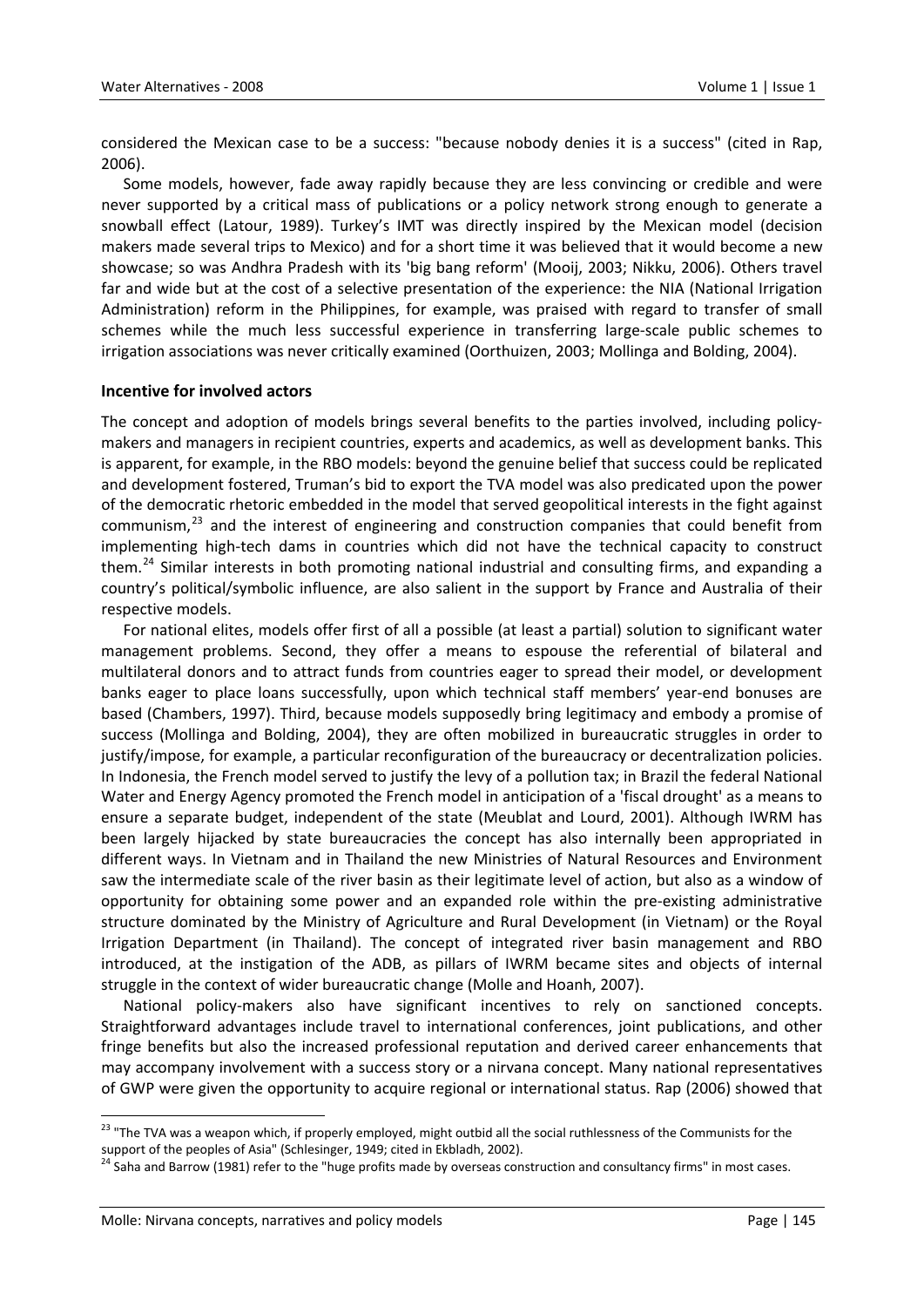several Mexican water officials associated with the IMT reform were able to project themselves as international consultants, virtually 'selling' the model. The Mexican government bureaucracy controlled the release of public information on the progress and success of the transfer and orchestrated mass media campaigns to draw support to the reform and satisfy donors. Over time, the trajectory of the policy model mobilised and united these groups into an epistemic community of transnational policymakers. Their activities overlapped, paths crossed, and interrelations multiplied through multilateral institutions, conferences, professional associations, and so forth. Through these influences they increasingly shared and disseminated a number of cultural and ideological understandings, values, and practices that underpin the success of the policy model. This self-reinforcing congruence shaped the production of the policy model and its acceptance and fashionability among peer communities and policy elites in relevant political, financial, and hydraulic institutions around the world (Rap, 2006).

Models also epitomize the rational and reductionist process of policy and planning, anchored in expert knowledge and replicability of solutions. Therefore they offer attractive blueprints for development banks or agencies which need to save on administration and transaction costs and to avoid lengthy, costly, and above all confusing in‐depth analyses of each specific situation. As stressed by Evans (2004) "the intellectual difficulties of translating the complexities of institutional analysis into concrete suggestions for development policy and practice are sufficiently daunting to make retreat to simpler models a constant temptation". Fathoming the complexity of a particular development context will, in all likelihood, surface confused and conflicting views. This instils doubt, hinders action, and de‐ legitimizes the application of models that, on the contrary, are based on stable, simplified, and depoliticized narratives. Blueprints and models thus play key roles in preparing and selling projects, in part because they represent 'certified' testimony that 'development can work'. This importance of models explains why the banks are also keen to intervene when financial or other difficulties, in the course of time, threaten to undermine their status as a success story (as shown by the case of Andhra Pradesh in 2001: Mooij, 2003).

Several powerful incentives targeting development agency staff also lead to ideological orthodoxy and elicit adherence to approved narratives and models. Using interviews with several World Bank staff and partners, Broad (2006) singled out several mutually‐reinforcing structures, including "a series of incentives: increasing an individual's chances to be hired, to advance one's career, to be published, to be promoted by the Bank's external affairs department, and, in general, to be assessed positively". The association of hefty salaries, lucrative bonuses for successful loan placement, post-retirement schemes and contracts that are temporary in nature acts as 'golden handcuffs' and tends to generate conformity, limiting "dissent by increasing the 'opportunity costs' of any dissidence" (Broad, 2006) or even by direct censorship.<sup>[25](#page-15-0)</sup> This particularly applies to national staff members employed by the Bank, who are understandably not very keen to jeopardize their gains in social status and salary for the sake of a mundane doctrinal disagreement.<sup>[26](#page-15-1)</sup> Just as operations people are rewarded for preparing loans that the Bank approves (Meltzer, 2000; Easterly, 2001), Bank researchers are rewarded for bolstering the economic paradigm and ideological underpinnings of the Bank. Such research efforts may sometimes amount to "paradigm maintenance".

<span id="page-15-0"></span><sup>&</sup>lt;sup>25</sup> Senior Bank researcher David Ellerman complained of "bureaucratic conformity", with public relations staff acting as

<span id="page-15-1"></span><sup>&</sup>quot;thought police to the black sheep in the organization who are not 'on message'" (Bretton Woods Project, 2007).<br><sup>26</sup> As a staff member at headquarters realistically admitted, "I have two sons studying in US universities an am not going to rock the boat". For a more stringent critique see Goldman (2005): "A consultant for the [World] Bank in Addis makes the equivalent of thirty times what an equally qualified economist makes. The World Bank successfully cultivated transnational professional‐class actors and networks that not only meet the Bank's needs but have their own interests and roles to play, such as serving national political and corporate agendas".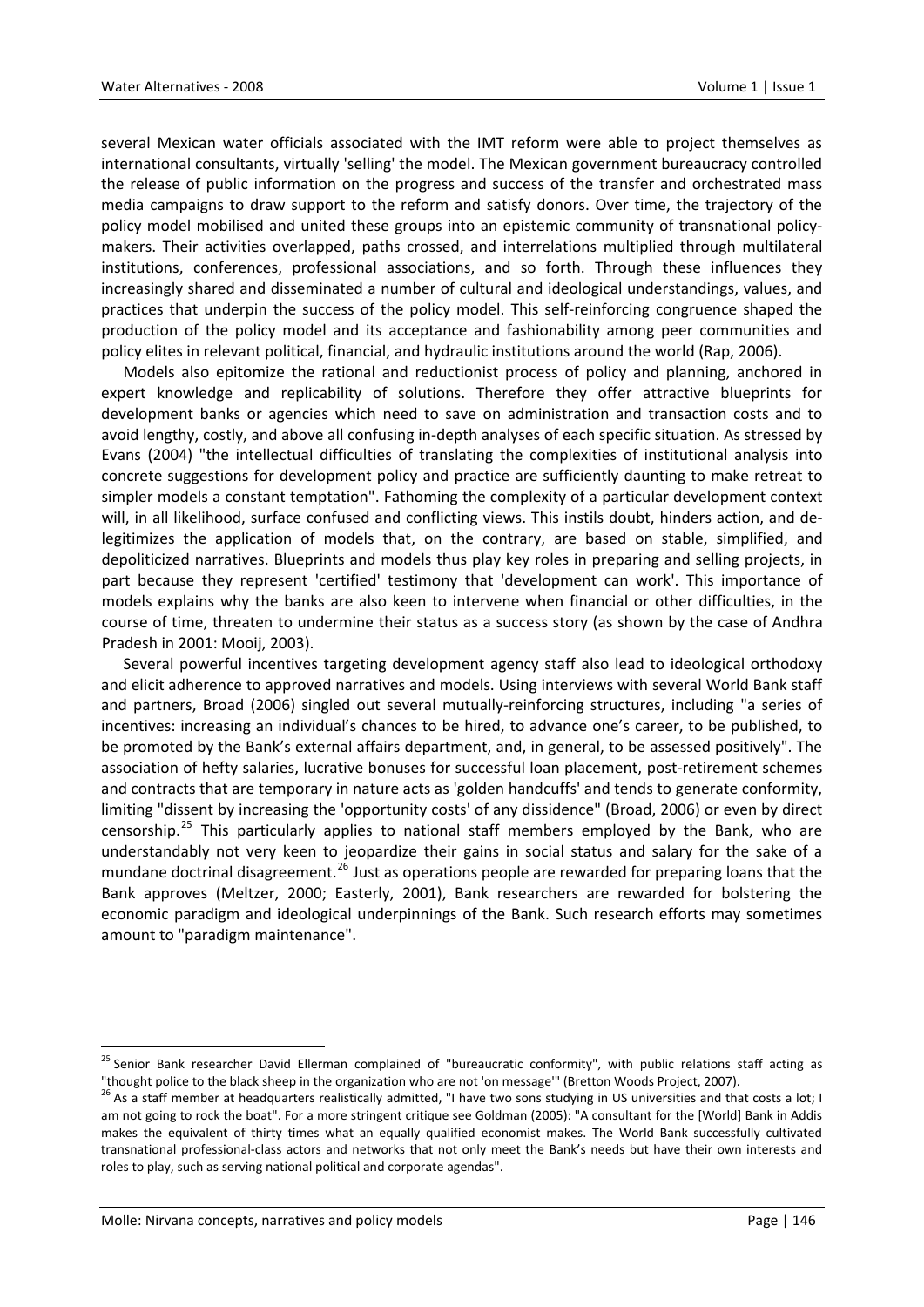## **Paradigm maintenance**

Just as in the formation of epistemic communities, the promotion of narratives and models is rarely the result of a purposeful strategic or conspiracy but, rather, a byproduct of the web of interests described above. As social constructs, these concepts and models are rarely neutral and embody causal assumptions about how societies work and normative beliefs about how they should work, as well as conceptions about international relations, governance, or how to exercise power. Unsurprisingly, economic and political assumptions are deeply ideological, even if this is not always apparent.

The framing concepts of poverty, economic growth, governance, and markets, which underpin the models and best practices promoted by the Bank inevitably end up being belied by particular events or instances. In such a case the narrative may require active protection so that the snowball does not melt. Broad (2006), for example, documented how the paradigm linking openness to foreign trade and investment and faster growth had to be internally protected by discarding contrary evidence and even massaging executive summaries so that Bank ideological axiomatics (in that case, the Washington Consensus) would remain unsullied. More specifically, Easterly (2001) has vividly described how the narrative of the financing gap, that first links growth to capital investment and then justifies foreign aid by the lack of national savings for achieving necessary investments (hence the need to 'fill the gap'), has survived during 50 years (and is still active), despite renewed academic refutation.<sup>[27](#page-16-0)</sup> A similar example of "the art of paradigm maintenance" related to the interpretation of the East‐Asian economic miracle has been analysed by Wade (1996).

The pre‐eminence of ideological bias sometimes leads to situations where arguments are at odds with reality. One example is the insistence of international organizations on downsizing water bureaucracies and internalizing costs of activities subsidized by the state, which eventually undermined state action (Chambers, 1997). Others include the myth of efficiency linked to privatization (Letza et al. 2004), and the argument of the 'fiscal drain': establishing water charges, for example, is often predicated on the impossibility for the government to continue shouldering such costs, even in contexts where this argument is unwarranted. While Sur and Umali‐Deininger (2003) stress that in 1997/98, canal irrigation subsidies were equivalent to 2.6% of the fiscal deficit in Karnataka and 7% of the fiscal deficit in Andhra Pradesh, this only amounts to 0.1 and 0.3% of respective state expenditures, a rather limited subsidy if redistribution to farming populations is considered a state policy. Likewise, in Thailand Halcrow & Partners and ARCADIS/Euroconsult (2001) proposed irrigation cost-sharing policies because of the "huge drain on the national budget" occasioned by subsidies, but these only represent 0.27% of Thai government expenditures. In Jordan, the present O&M subsidy to the Jordan Valley Authority amounts to less than 0.1% of state expenditures estimated at US\$3.7 billion (Venot and Molle, 2007). This does not mean that cost recovery measures are unsound but it is striking to see how they can be fostered by an ideology of 'real costs' propelled by experts who often come from OECD countries, where yearly aggregated subsidies to agriculture exceed 300 billion dollars (World Bank, 2008).

The link between poverty and water resource development is another example of a paradigm infused with ideology and interests that needs regular maintenance because of its major importance for justifying further investments. One sub‐question is about the types of investments needed for African agriculture, notably with regard to irrigation. The potential irrigation area established by a report commissioned by the British Commission for Africa was judged too low by political and other interests in want of a higher target (and was subsequently doubled). Another study has been commissioned by several international organizations to draw lessons from agricultural water management investments in sub‐Saharan Africa. The drafting of the report was 'hijacked' by one of the partners with a strong

<span id="page-16-0"></span><sup>&</sup>lt;sup>27</sup> The model is based on a work written in 1946 by Domar (and later repudiated by its own creator) and was given salience in Rostow's theory of economic takeoff. When the dogma was criticized in the 1980s it was modified so as to state that "although physical capital accumulation may be considered a necessary condition of development, it has not proved sufficient". This is probably the clearest example of how a false narrative debunked by economic science can nevertheless endure over half a century when it serves powerful interests by providing ad hoc justifications. See more details in Easterley (2001).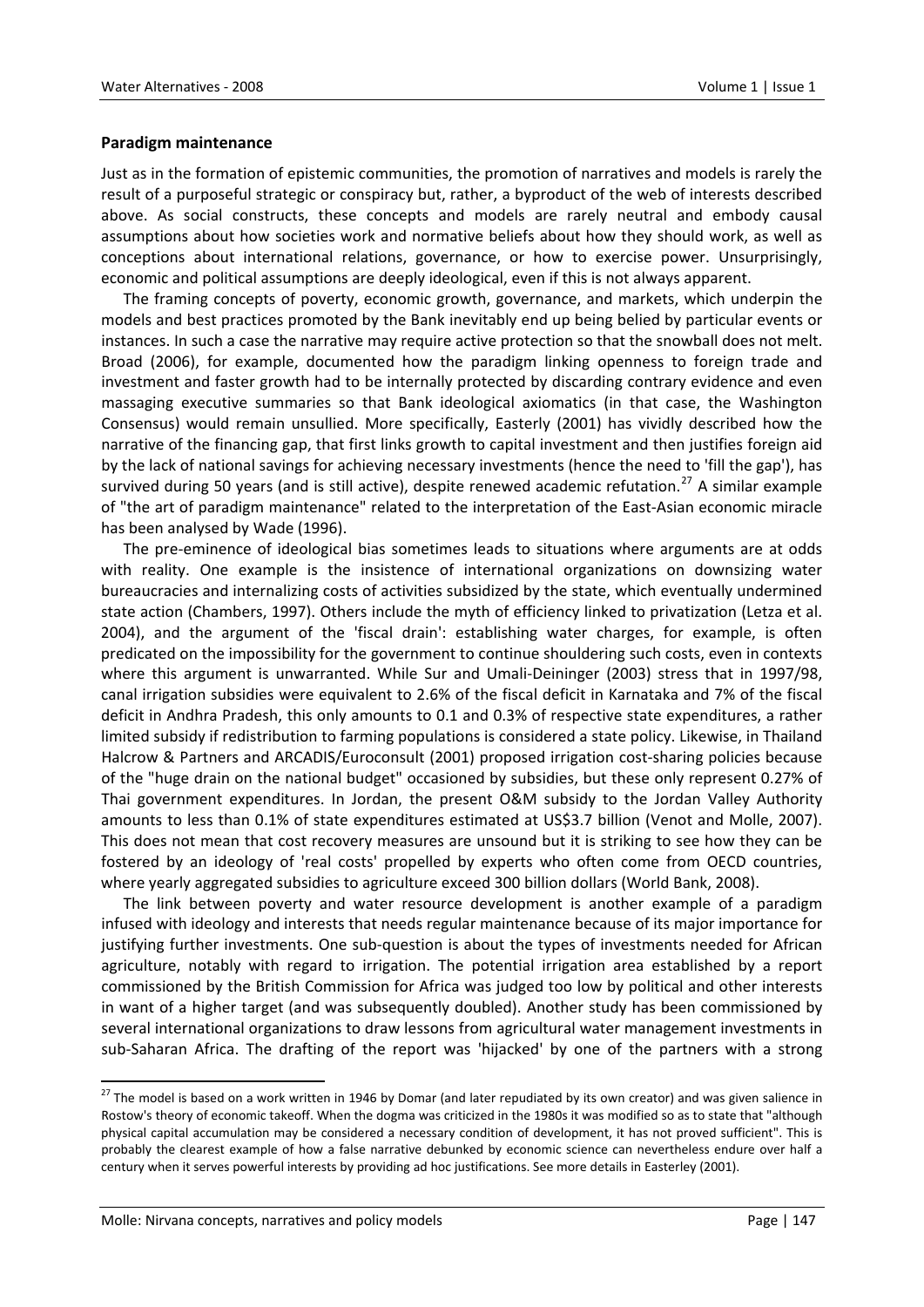interest in promoting large water investments. It used consultants who wrote the report in a way to support higher investments in conventional irrigation, and deliberately downplayed the potential returns from investing in microagricultural water management technology and upgrading rainfed agriculture, retaining this bias even after a group of senior African peer reviewers expressed strong reservations about it (Merrey, 2007).

In practice the justifications given to support the borrowing of a model, the design of a particular project, or the establishment of a particular policy, often reveal shifting contradictions and flaws that are telling indications of ideological bias and other concealed motivations.

#### **IMPLICATIONS FOR POLICY‐MAKING**

Regardless of how these global concepts and icons emerge and are disseminated, they have by nature a number of consequences for development interventions and for policy formulation and implementation. Not all these implications are negative. Sanctioned concepts and models outline a rather stable and consensual common ground for water experts or officials worldwide to meet, exchange, discuss and learn from each other by putting their own particular water problems into perspective (Bauer, 2004). For van der Zaag (2005) IWRM concepts have "inspired a new generation of water managers and researchers to think out of the box and act creatively… [and] brought mutual respect, understanding and cooperation among water professionals in Southern Africa". Beyond water professionals, IWRM – as a nirvana concept – has also allowed other constituencies, interest groups and NGOs to use the concept to frame and disseminate their own visions. Sanctioned concepts allow the diffusion of general principles and the identification of common problems and solutions at a generic level; they offer support/expertise and foster national processes of reflection on water policies; they sometimes encourage dialogues between segments of the administration or ministries that share responsibilities on water issues but fail to coordinate their actions.

The downside of these positive aspects is the conception of adequate knowledge as a 'best practice' that tends to become normative. Yet value‐laden 'truths' are insensitive to context, and typically override endogenous solutions. Knowledge is conceived of as neutral information that can be provided like any other commodity if it is properly organized, archived, and transmitted. There is a strong tension between the World Bank's messages that it wants to avoid blueprint approaches, and its many documents and indicators which claim to measure<sup>[28](#page-17-0)</sup> 'the right policies' (Bretton Woods Project, 2007). Likewise, while on the one hand the ADB formally acknowledges that "there is no standard approach that fits all the needs" (Arriëns, 2004), on the other, it proposes a quite unambiguous model of 'the' appropriate water regime, whereby "modern" water laws are enacted, the state is confined to a regulatory role which it then decentralizes to RBOs, while provision of irrigation and urban water "services" is handled by utilities or private sector providers that are duly paid by their customers in order to ensure full cost recovery (Arriëns, 2004). Changes are evaluated based on the formal existence of particular administrative devices or institutions, without examining their contents and processes in any great depth.<sup>[29](#page-17-1)</sup>

<span id="page-17-0"></span> $^{28}$  Saleth and Dinar (2000), for example, review water reform processes in 11 countries and extract for each of them what they consider as "best practices", or "healthy practices that can strengthen the institutional basis for better water allocation, financing, and management"; these include IMT, the formation of RBOs, water permit registry, market-based water allocation, privatization of urban water supply, water law, etc. These practices are presented as elements whose achievement is a measure of success and modernism, but neither their relevance (or lack thereof) to a particular context nor how to assess that

<span id="page-17-1"></span>relevance is discussed.<br><sup>29</sup> A graphic example of this is provided by a "progress report" on water sector reforms in Asia (Mosley, 2004), which establishes a list of 41 "policy elements" and estimates to which degree different countries have achieved them. These elements include "legislation adopted", "private sector investments", "cost recovery", "river basins/aquifer organization", "rights and responsibilities of stakeholders", etc.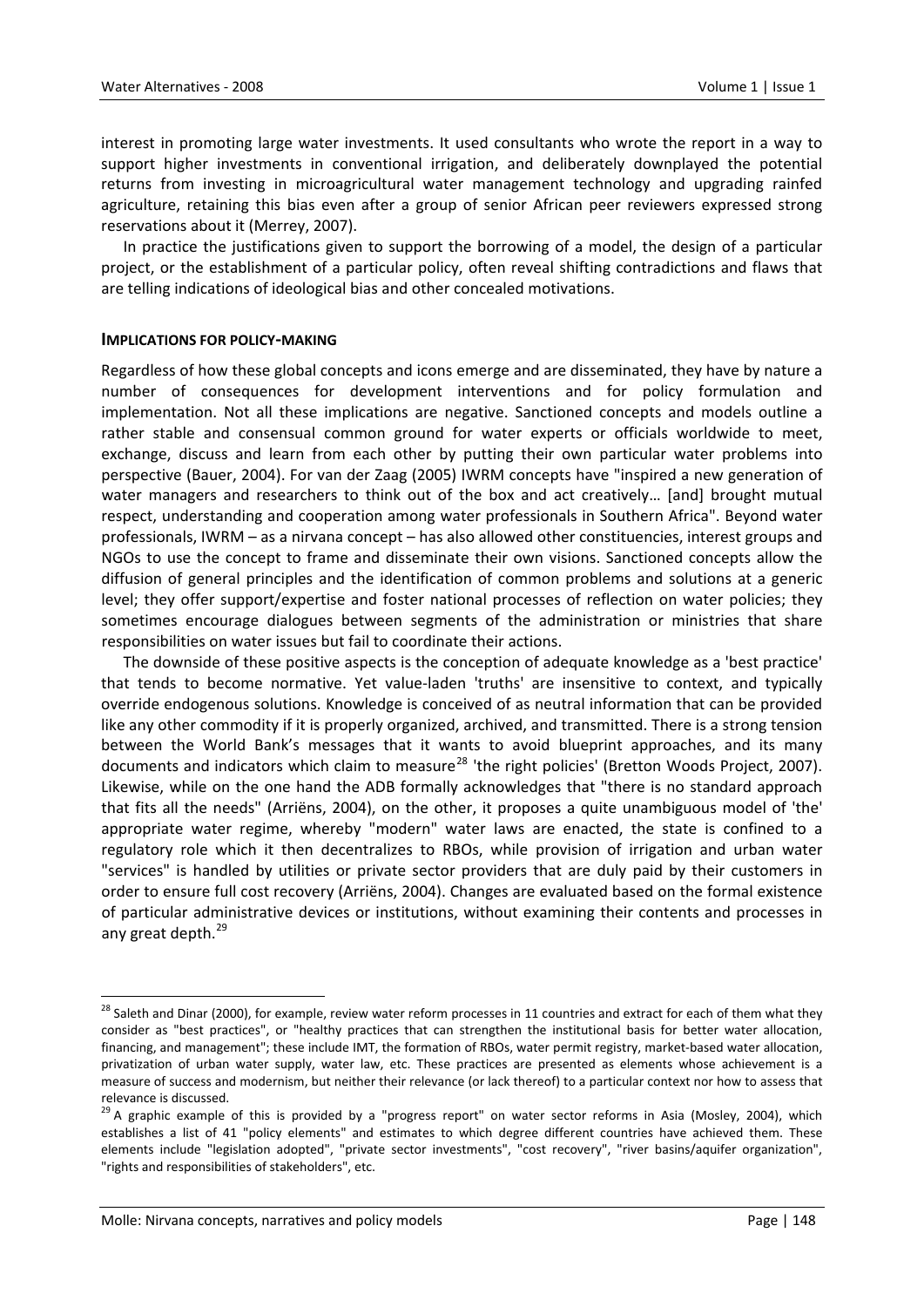Irrespective of the merits or limitations of such a water regime, this approach tends to 'freeze' the range of arrangements and site‐specific mixes of communities, state and private management that define the governance of water management. Yet these arrangements and site‐specific mixes are precisely what must be defined endogenously, i.e. by those involved as actors in a given water regime. An indirect consequence of the snowball effect is to crowd out alternative narratives and any new evidence produced by research. The desire of all the parties involved to show the consistency of interventions with their initial theoretical model also inhibits accurate evaluation and error detection, and reduces the ability of managers to learn from past mistakes (Mosse, 2004; Rondinelli, 1982).

Insensitivity to context is probably a major source of failure (Shah et al., 2001). Boelens and Zwarteveen (2005), for example, show how prevailing conceptions of water rights modelled on neoliberal economics thinking are at odds with the sociohistorical reality of communal water management. The "single‐mindedness and selectivity in presenting models and strategies" and the "lack of understanding and adaptation to the needs and concerns of local circumstances" were also repeatedly identified by Bank country partners as the main weaknesses of the Bank's knowledge production (World Bank, 2003). As a Brazilian official had it: "If I'm in Brazil, living with Brazilian reality, implementing projects, and I observe that there's not a correct vision of the situation, then I begin to question this best practice. Is it really true that this 'best practice' is the exact, correct, and real vision?" (World Bank, 2003).<sup>[30](#page-18-0)</sup> Many analysts observe that the water sector appears to be largely littered with well-intentioned and rationalistic reforms that have failed to fully appraise the context of their implementation (Sampath, 1992; Pigram, 2001; Shah et al., 2001; Meinzen‐Dick, 2007). "Ignorance of ignorance, uncertainties, and of difficulties" is the prelude to a "long voyage of discovery in the most varied domains, from technology to politics" (Hirschman, 1967).

Another implicit effect of models and best practices mentioned earlier is their ideological outreach. As illustrated by the example above of the 'financial gap', flawed narratives may survive for decades when they serve powerful interests. Discourse analysis is thus an important tool for unpacking the articulation of concepts that underpin practice, not only for the sake of exploring underlying interests or ideologies, or engaging in discursive struggles, but also to identify textual mismatches that may later have strong implications for outcomes (Cornwall and Brock, 2005). Although one's view of the world and reality is admittedly reflected in language, discourse analysis also needs to show how people's discourses effectively shape a particular world (Hajer and Versteeg, 2005) and are as much constitutive of reality as they are reflective of it (Throgmorton, 2003). Internalised hegemonic conceptions of poverty, water scarcity, or regulation through economic tools do give rise to particular types of actions and modes of organizing societies.

Since rhetoric and the creation and use of words and concepts are constitutive of the way individuals and groups interact within societies it can be safely inferred that they are here to stay. This view is corroborated by the analysis given in this article of all the psychological, professional, social, political and ideological incentives that motivate the continuing emergence of such concepts. Some might be tempted to jump to the additional conclusion that since discursive power is related to institutional and political power, these concepts are merely tools or weapons serving particular interests; and that what matters is their legitimacy (and how it is manufactured), irrespective of their content or substance.

Such an argument for total relativity leaves little room for better science, more informed decisionmaking processes, and for an active reworking and re‐appropriation of concepts. One option for practitioners, as exemplified in the first section, is to consider nirvana concepts as boundary objects and to engage with them, reworking and re‐appropriating meanings in order to use their rhetorical power to create political space and to implement changes or instil ideas that they want to defend. Despite the impression that hegemonic concepts are pervasive and somehow inescapable it is also apparent that

<span id="page-18-0"></span><sup>&</sup>lt;sup>30</sup> Robert Chambers (1997) reports a similar reaction of a participant to a World Bank meeting in Chad: "I am telling you that I have a headache, and you keep telling me that I have a footache and you want to force me to take a medicine for that".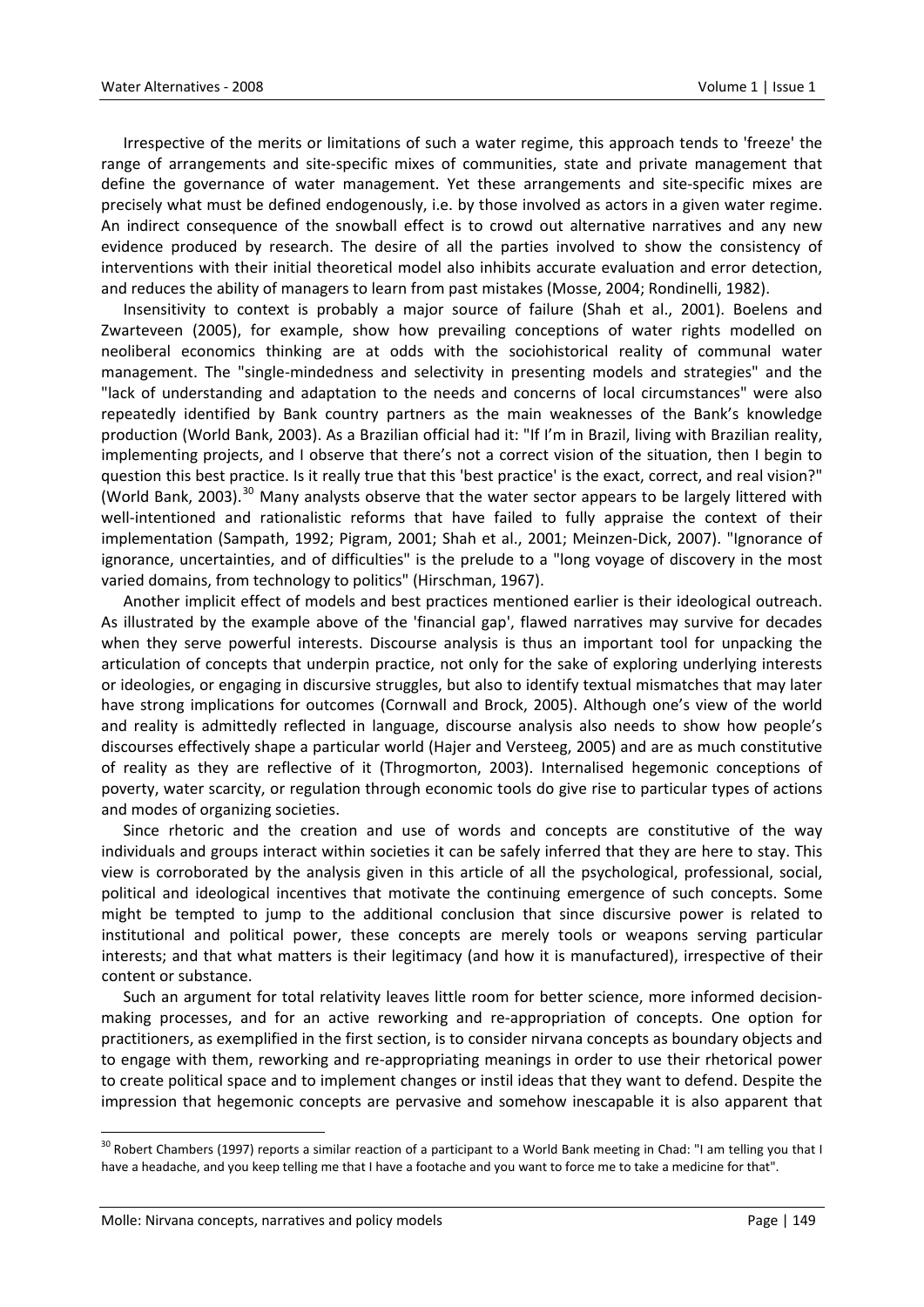some models or narratives fade away because they fail to establish themselves in competition with more 'effective' concepts. Voluntary efforts to strengthen or keep afloat embattled doctrinaire narratives (with some cases of paradigm maintenance) also suggest that they are not immune to critical analysis and that practitioners and applied researchers can, with persistence either root out inappropriate concepts or incrementally refine and improve those that do offer real value to a community of water users and other actors.

If models and nirvana concepts work to mobilize their promoters and tend to reflect dominant interests and the distribution of power in society, they also serve to mobilize protests and to rally those who feel they stand to lose in the conceptual game. Instances of IMT introduced in Sri Lanka or participatory irrigation management (PIM) in Pakistan, attempts to establish irrigation water pricing in Thailand, or privatization and tradable water rights in Sri Lanka, Bolivia, Ecuador and Peru have all confronted stiff resistance. Sometimes counter‐hegemonic discourses and concepts may also arise.

## **CONCLUSIONS**

This article examined some of the cognitive dimensions of policy-making in the water sector by focusing on three types of conceptual objects. Nirvana concepts, such as IWRM, are 'photographic negatives' of prevailing chaotic situations and embodiments of a consensual reconciliation of antagonistic worldviews and interests. As they become global political currency, nirvana concepts are invested in, and reappropriated by, various constituencies as a means of forwarding their agendas or as a smokescreen for business‐as‐usual strategies. Yet, they also offer opportunities for contestation and may serve as boundary objects by providing a common ground for negotiation. IWRM has served to disseminate socially and environmentally‐sensitive concepts and, perhaps, inspired a new generation of water professionals.

It has also provided an overarching framework under which various interlinked narratives and models have been accommodated. Narratives structure thinking and decisions by establishing causal beliefs that are tightly connected with particular policy models. Nirvana concepts, narratives and models are disseminated and promoted by a number of mechanisms inscribed in the professional, social and political sets of incentives faced by many decision-makers. They also tend to reflect the ideologies and interests of powerful parties and include more active processes of snowballing and paradigm maintenance by which concepts may become hegemonic and fuel a normative and prescriptive policy‐making.

Roe (1991) doubts that narratives or blueprints will ever be debunked by contrary evidence and argues that failed narratives should be replaced by 'better narratives' or 'better truths'. Yet, narratives and models are liable to investigation, can be weakened or invalidated by empirical evidence and are, in other words, falsifiable. Even if debates are never fully exhausted, the principle of constantly reopening debates, exposing shortcomings, discussing concepts, engaging opposed views, deconstructing generalisations, in other words tirelessly promoting openness, scrutiny, and accountability, remain the central recourses available to actors who find their interests undervalued or ignored, as water projects are conceptualized and implemented. These are means to forestall debate closure (or reopen 'settled' debates) and effectively challenge the neutralization or exclusion of particular alternatives, viewpoints, or social groups.

#### **ACKNOWLEDGEMENTS**

The author would like to thank several colleagues and friends for their interest in this paper and the valuable comments they made on earlier draft versions: John Dore, Margreet Zwarteveen, Philippus Wester, V.S. Saravanan, Jamie Thomson, Robert Chambers and Doug Merrey. Special thanks go to Peter Mollinga for fruitful discussion on the conclusion.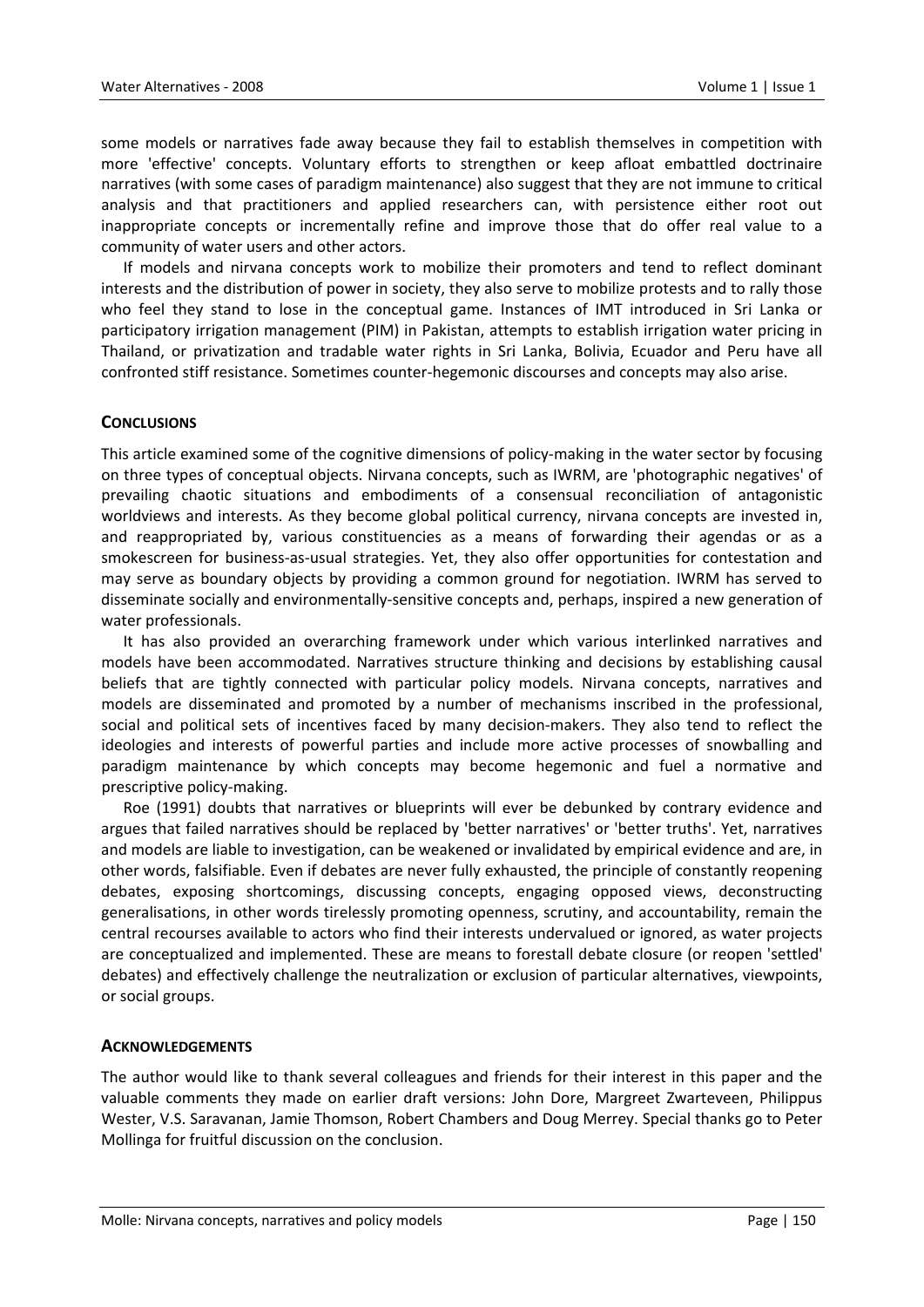### **REFERENCES**

- ADB (Asian Development Bank). 2006. Helping to introduce IWRM in 25 river basins in the Asia‐Pacific region. ADB Water Financing Program 2006‐2010. Manila: Asian Development Bank.
- Allan, J.A. 2003. IWRM/IWRAM: A new sanctioned discourse? Discussion Paper No. 50. Water Issues Study Group. London: University of London.
- Anonymous. 2004. Lao PDR: Water resources coordinating committee. Country paper. National Water Sector Apex Body. [www.adb.org/water/nwsab/2004/Lao\\_PDR\\_country\\_paper.pdf](http://www.adb.org/water/nwsab/2004/Lao_PDR_country_paper.pdf) (accessed in May 2005)

Apthorpe, R. 1986. Development policy discourse. *Public Administration and Development* 6(4): 377‐89.

- Arce, A. and Long, N. 2000. Reconfiguring modernity and development from an anthropological perspective, in Arce, A. and Long, N. (Eds), *Anthropology, development and modernity*, pp. 1‐32. London and New York: Routledge.
- Arriëns, W.T. 2004. ADB'S water policy and the needs for national water sector apex bodies. Manila: Asian Development Bank.
- Banerjee, A.; Deaton, A.; Lustig, N. and Rogoff, K. 2006. An evaluation of World Bank research, 1998‐2005. Washington, DC.
- Barkin, D. and King, T. 1970. *Regional economic development: The river basin approach in Mexico.* New York and Cambridge: Cambridge University Press.
- Barraqué, B. 1999. La politique de l'eau, le libéralisme étatique et la subsidiarité. Paper presented at the Journées Scientifiques du LATTS, March 1999.
- Bauer, C.J. 1997. Bringing water markets down to earth: The political economy of water rights in Chile, 1976‐ 95. *World Development* 25(5): 639‐656.
- Bauer, C.J. 2004. *Siren song: Chilean water law as a model for international reform*. Washington, DC: Resources for the Future.
- Betlem, I. 1998. River basin planning and management. In Correia, F.N. (Ed), *Selected issues in water resources management in Europe,* Volume 2, pp. 73‐104. Rotterdam, Netherlands: A. A. Balkema.
- Birch, A.; Khan, M.H. and Taylor, P. 1999. International mentoring. Application of Australian experience for Sri Lankan water sector reforms under technical assistance of the Asian Development Bank. *Water International* 24(4): 329‐340.
- Biswas, A.K. 2004. Integrated water resources management: A reassessment. *Water International* 29(2): 248‐256.
- Boelens, R. and Zwarteveen, M. 2005. Prices and politics in Andean water reforms. *Development and Change* 36(4): 735‐758.
- Bosworth, B.; Cornish, G.; Perry, C. and van Steenbergen, F. 2002. *Water charging in irrigated agriculture. Lessons from the literature*. Report OD 145. Wallingford, UK: HR Wallingford Ltd.
- Bretton Woods Project. 2007. *The World Bank's knowledge roles: Dominating development debates*. [www.brettonwoodsproject.org/topic/knowledgebank/](http://www.brettonwoodsproject.org/topic/knowledgebank/) (accessed in May 2007)
- Broad, R. 2006. Research, knowledge, and the art of 'paradigm maintenance': The World Bank's development economics vice‐presidency (DEC). *Review of International Political Economy* 13(3): 387‐419.
- Budds, J. 2002. The development of water rights markets in Chile: A political ecology perspective. Paper presented at the CEISAL Conference, Amsterdam, 3‐6 July 2002.
- Cash, D.; Clark, W.; Alcock, F.; Dickson, N.; Eckley, N. and Jäger, J. 2002. Salience, credibility, legitimacy and boundaries: Linking research, assessment and decision making. Faculty Research Working Papers Series, RWP02‐046. John F. Kennedy School of Government Harvard University.
- CBD (Convention on Biological Diversity). 2000. Conference of the parties to the Convention on Biological Diversity, May 2000. [www.biodiv.org/programmes/cross](http://www.biodiv.org/programmes/cross-cutting/ecosystem/default.asp)-cutting/ecosystem/default.asp (accessed in June 2007)
- CEPAL (Comisión Económica para la América Latina y el Caribe). 2004. *Mercados (de derechos) de agua: Experiencias y propuestas en América del Sur.* Serie Recursos Naturales y Infraestructura No. 80. Santiago de Chile: CEPAL.
- Chambers, R. 1997. *Whose reality counts? Putting the first last*. London, UK: ITDG Publishing.
- Chambers, R. 2008. Personal communication. By email, March 08, 2008.
- Conca, K. 2006. Governing water. Contentious transnational politics and global institutions building. Cambridge, US and London, UK: The MIT Press.
- Connell, D. 2006. *Water politics in the Murray‐Darling basin*. Leichhardt, NSW, Australia: The Federation Press.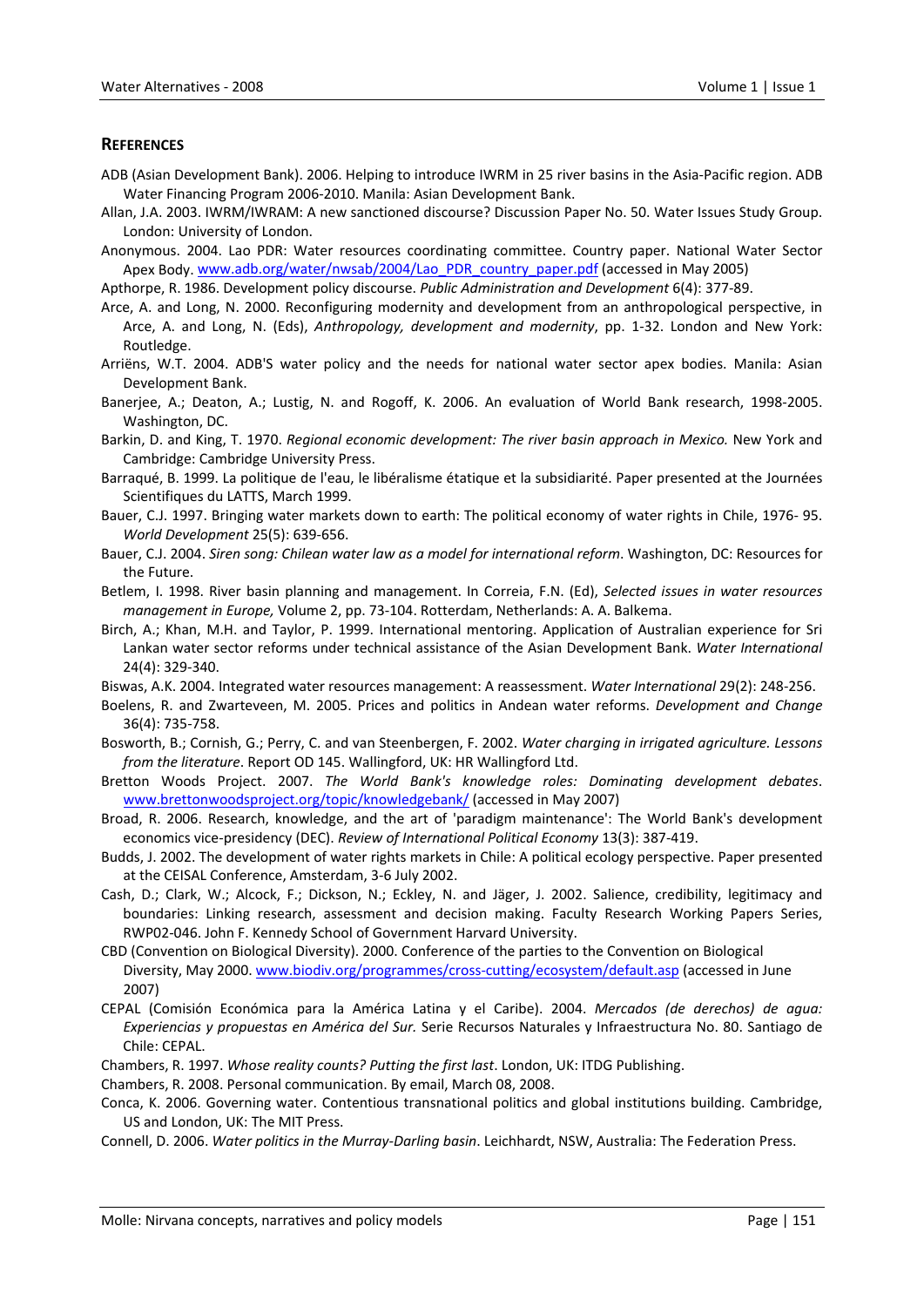- Cornish, G.A. and Perry, C.J. 2003. *Water charging in irrigated agriculture: Lessons from the field.* Report OD 150. Wallingford, UK: HR Wallingford Ltd.
- Cornwall, A. and Brock, K. 2005. Beyond buzzwords. "Poverty reduction", "participation" and "empowerment" in development policy. Overarching Concerns Programme Paper No. 10. Geneva: United Nations Research Institute for Social Development.
- Cosgrove, W. and Rijsberman, F. 2000. *World water vision: Making water everybody's business.* London: Earthscan Publishers.
- Cummings, R.G. and Nercessiantz, V. 1992. The use of water markets as a means for enhancing water use efficiency in irrigation: Case studies in Mexico and the United States. *Natural Resources Journal* 32(4): 731‐755.
- Dourojeanni, A. and Jouravlev, A. 1999. *El código de aguas en Chile: Entre la ideología y la realidad*. Serie Recursos Naturales y Infraestructura, No. 3. Santiago de Chile: Comisión Económica para la América Latina y el Caribe.
- Easterly, W. 2001. *The elusive quest for growth: Economists' adventures and misadventures in the tropics*. Cambridge: MIT Press.
- Ekbladh, D. 2002. "Mr. TVA": Grass‐root development, David Lilienthal, and the rise and fall of the Tennessee Valley Authority as a symbol for US overseas development, 1933‐1973. *Diplomatic History* 26(3): 335‐374.
- EU (European Union). 2000. Pricing policies for enhancing the sustainability of water resources. Communication from the Commission to the Council, the European Parliament and the Economic and Social Committee [COM(2000) 477 final]. Brussels: European Union.
- Evans, P. 2004. Development as institutional change: The pitfalls of monocropping and the potentials of deliberation. *Studies in Comparative International Development* 38(4): 30‐52.
- FIU (Florida International University). 2007. [www.fiu.edu/~glows/](http://www.fiu.edu/%7Eglows/) (accessed 6 June 2007)
- Flory, J.‐C. 2003. *Les redevances des agences de l'eau. Enjeux, objectifs et propositions d'évolution dans la perspective de la réforme de la politique de l'eau.* Rapport au Premier Ministre et à la Ministre de l'Écologie et du Développement Durable. Paris.
- Gazmuri, R.S. 1994. Chile's market orientated policy: Institutional aspects and achievements. In Le Moigne, G.; Easter, K.; Ochs, W. and Giltner, S. (Eds), *Water policy and water markets*. World Bank Technical Paper No. 249. Washington, DC: The World Bank.
- Goldman, M. 2005. *Imperial nature*. Yale Agrarian Studies Series. New Haven and London: Yale University Press.
- Government of France. 2007. Les organismes de bassin: Force du modèle français. Paris: Ministère de l'Ecologie et du Développement Durable et ses Partenaires Publics. www.eau‐[international](http://www.eau-international-france.fr/)‐france.fr (accessed 5 June 2007) Gramsci, A. 1971. *Selections from the prison notebooks*. New York: International Publishers.
- 
- GWP (Global Water Partnership). 2000. *Integrated water resources management*. TAC Background Paper No 4. Stockholm: Global Water Partnership.
- GWP. 2003. *Poverty reduction and IWRM*. TAC Background Paper No. 8. Stockholm: Global Water Partnership.
- Haas, P. 1992. Introduction: Epistemic communities and international policy coordination. *International Organization* 46(1): 1‐36.
- Hadjigeorgalis, E. 1999. Trading under risk and uncertainty in an agricultural water market in Chile. Presented at the American Agricultural Economics Association Annual meeting, Nashville, Tennessee, August 8‐11, 1999.
- Hadjigeorgalis, E. and Lillywhite, J. 2004. The impact of institutional constraints on the Limari river valley water market. *Water Resources Research* 40(5): 752‐1688.
- Haisman, B. 2004. *Murray‐Darling river basin case study, Australia: Background Paper*. Study on integrated river basin management and the principle of managing water resources at the lowest appropriate level. Washington, DC: The World Bank.
- Hajer, M. 1995. *The politics of environmental discourse: Ecological modernization and the policy process*. Oxford: Clarendon Press.
- Hajer, M. and Versteeg, W. 2005. A decade of discourse analysis of environmental politics: Achievements, challenges, perspectives. *Journal of Environmental Policy & Planning* 7(3): 175‐184.
- Halcrow and Partners and ARCADIS/Euroconsult 2001. Component C: Reorienting and reorganising service delivery operations in irrigation, Final report Volume 3/3. Capacity building in the water resources sector project ADB‐TA 3260‐THA. Bangkok: Halcrow and Partners.
- Hansen, S. and Bhatia, R. 2004. *Water and poverty in a macro‐economic context*. Report to the Norwegian Ministry of the Environment. Oslo.
- Hearne, R. 1995. The market al.location of natural resources: Transactions of water-use rights in Chile. PhD thesis, University of Minnesota, US.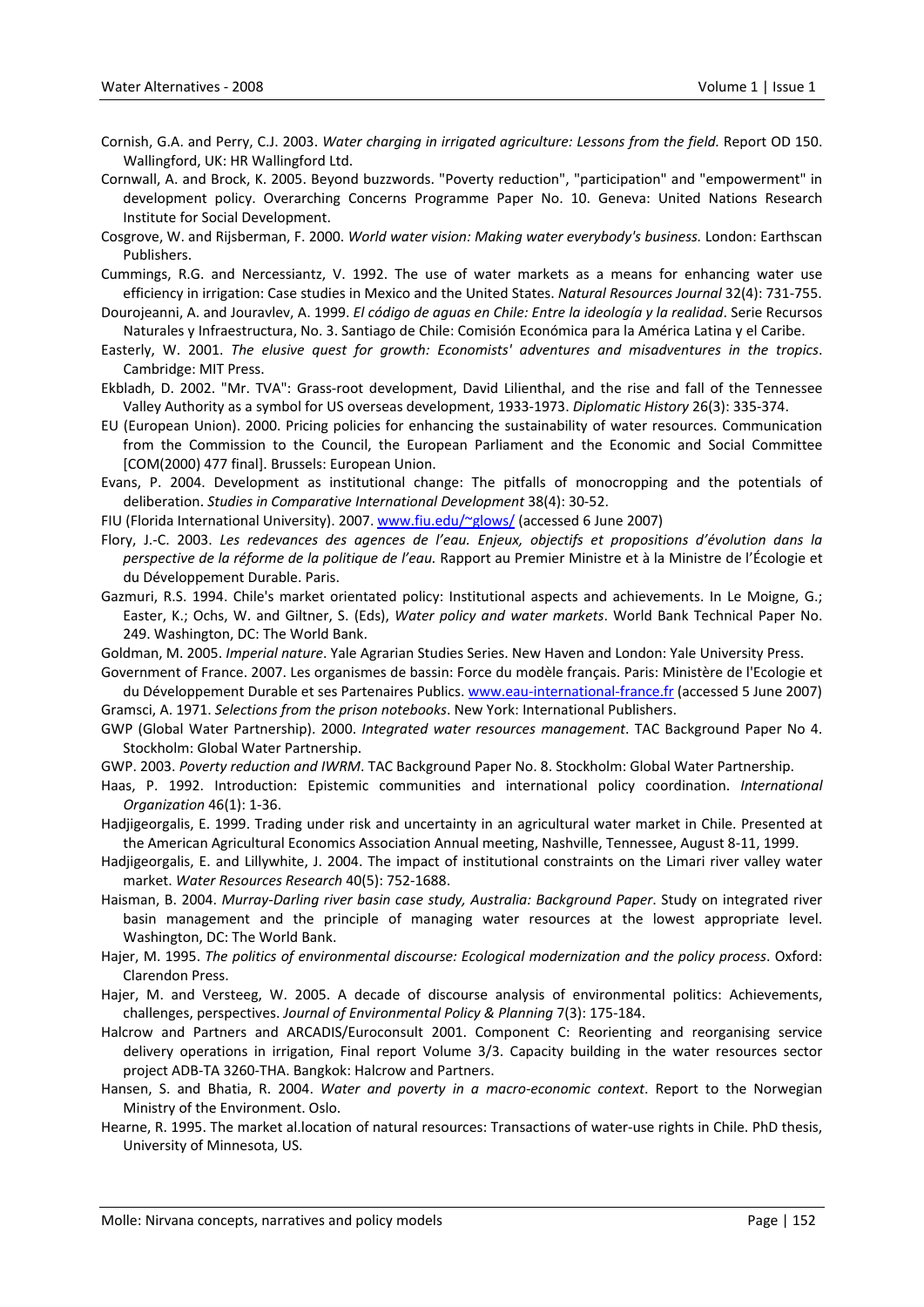- Hearne, R. and Easter, K.W. 1995. *Water allocation and water markets: An analysis of gains‐from‐trade in Chile*. World Bank Technical Paper No. 315. Washington, DC: The World Bank.
- Hearne, R. and Easter, K.W. 1997. The economic and financial gains from water markets in Chile. *Agricultural Economics* 15: 187‐199.
- Hearne, R. and Easter, K.W. 1998. Economic and financial returns from Chile's water markets. In Easter, W.; Rosegrant, M. and Dinar, A. (Eds), *Markets for water: Potential and performance.* Boston: Kluwer Academic Publishers.
- Hellegers, P.J.G.J. and Perry, C.J. 2004. *Water as an economic good in irrigated agriculture: Theory and practice*. The Hague, the Netherlands: Agricultural Economics Research Institute.
- Hendriks, J. 1998. Water as private property. Notes on the case of Chile. In Boelens, R. and Dávila, G. (Eds), *Searching for equity. Conceptions of justice and equity in peasant irrigation*, pp. 297‐310. Assen, the Netherlands: Van Gorcum.
- Hirschman, A. 1967. *Development projects observed*. Washington, DC: The Brookings Institution.
- Holden, P. and Thobani, M. 1996. *Tradable water rights: A Property rights approach to resolving water shortages and promoting investment*. Policy Research Dissemination Center, Working Paper 1627. Washington, DC: The World Bank.
- Johansson, R.C. 2000. *Pricing irrigation water: A literature survey*. Washington, DC: The World Bank.

Johnson, L.B. 1965. Peace without conquest. Address at the Johns Hopkins University, April 7th, 1965.

- Jonch‐Clausen, T. 2004. *Integrated water resources management (IWRM): Why, what and how?* TEC Background Paper No. 10. Stockholm: Global Water Partnership.
- Jonch‐Clausen, T. and Fugl, J. 2001. Firming up the conceptual basis of integrated water resources management. *International Journal of Water Resources Development* 17(4): 501‐510.
- JPW (Japan Water Forum), Technical Team. 2006. Report on the survey of progress towards IWRM. Report prepared for the 4th World Water Forum, Kyoto.
- Keeley, J. and Scoones, I. 1999. Understanding environmental policy processes: A review. IDS working paper 89. Environment Group, Institute of Development Studies. Brighton, UK: University of Sussex.
- Kingdon, J.W. 2002. *Agendas, alternatives, and public policies*. 2nd Edition. New York: Longman Classics Edition.
- Kloezen, W.H. 1998. Water markets between Mexican water user associations. *Water Policy* 1(4): 437‐455.
- Kloezen, W.H. 2002. Accounting for water: Institutional viability and impacts of market‐oriented irrigation interventions in central Mexico. PhD thesis. Wageningen University, Wageningen, the Netherlands.
- Kloezen, W.H. and Garcés‐Restrepo, C. 1998. Equity and water distribution in the context of irrigation management transfer: The case of the Alto Río Lerma irrigation district, Mexico. In Boelens, R. and Dávila, G. (Eds), *Searching for equity: Conceptions of justice and equity in peasant irrigation*, pp. 176‐188. Assen, Netherlands: Van Gorcum & Comp.

Latour, B. 1989. *La science en action*. Paris: La Découverte.

Letza, L.R.; Smallman, C. and Sun, X. 2004. Reframing privatisation: Deconstructing the myth of efficiency. *Policy Sciences* 37: 159‐183.

Lilienthal, D.E. 1944. *TVA: Democracy on the march*. New York: Harper and Brothers.

- Linn, A. and Bailey, D. 2002. *Twinning squares and circles: The MDBC‐MRC strategic liaison program and the applicability of the Murray‐Darling basin management model to the Mekong river basin*. AMRC Working Paper No. 5. Sydney: Australian Mekong Resource Centre, University of Sydney.
- Long, N. and van der Ploeg, J.D. 1989. Demythologizing planned intervention: An actor perspective. *Sociologia Ruralis* 29 (3/4): 226‐249.
- Malano, H.M.; Bryant, M.J. and Turral, H.N. 1999. Management of water resources: Can Australian experiences be transferred to Vietnam? *Water International* 24(4): 307‐315.
- Manzungu, E. 2002. A framework for assessing prospects for integrated water resource management in southern Africa illustrated by Zimbabwean data. Paper presented at the 3rd WaterNet/Warfsa Symposium Water Demand Management for Sustainable Development, Dar es Salaam, 30‐31 October 2002.
- Mehta, L. 2001. The World Bank and its emerging knowledge empire. *Human Organisation* 60(2): 189‐96.
- Meinzen‐Dick, R. 2007. Beyond panaceas in water institutions. *Proceedings of the National Academy of Sciences* 104(39): 15200‐15205.

Meltzer, A.H. 2000. *Report of the international financial institutions advisory commission*. Washington, DC. Merrey, D.J. 2007. Personnal communication. By email. June 2007.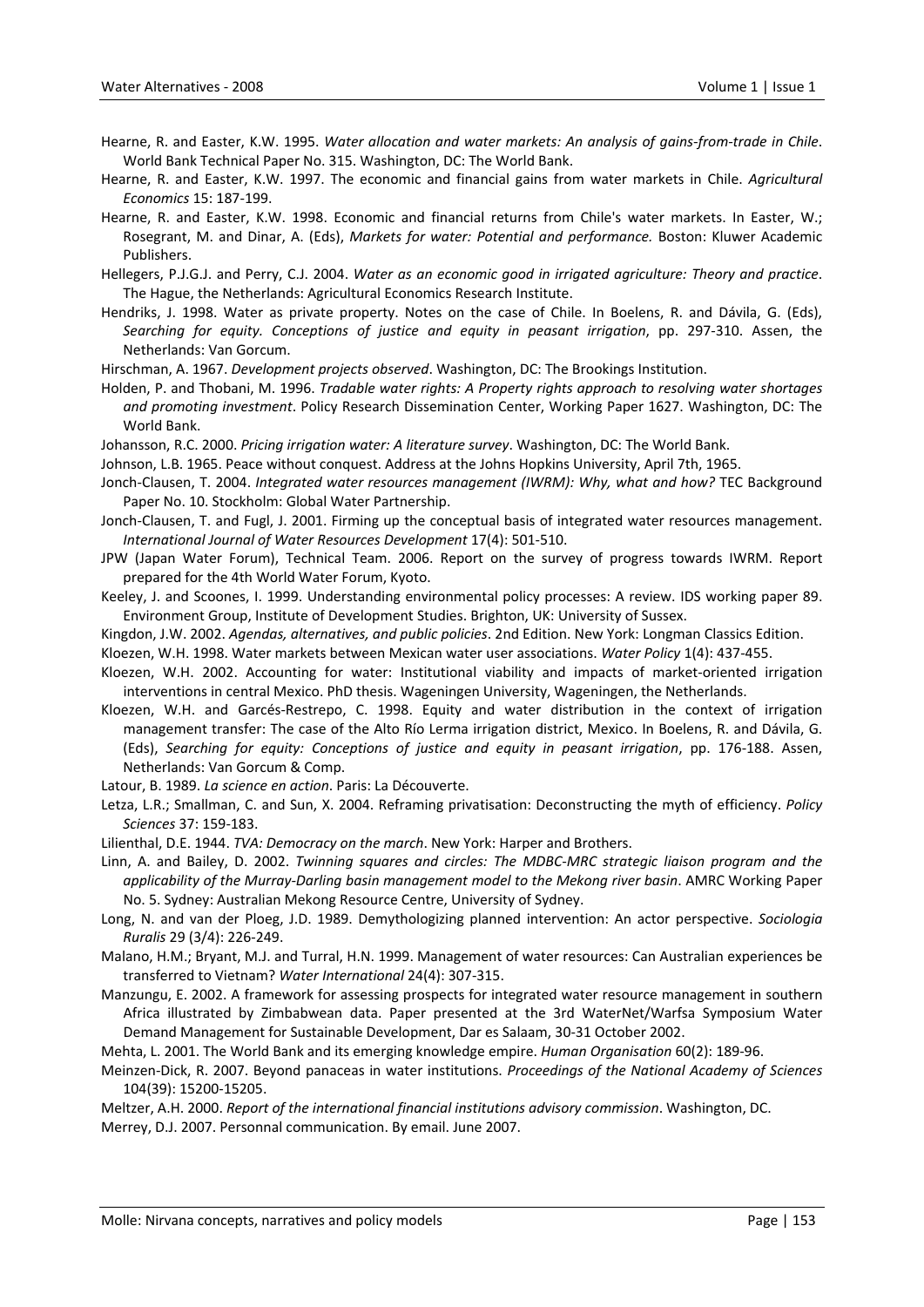- Merrey, D.J. and van Koppen, B. 2007. Balancing equity, productivity and sustainability in a water‐scarce river basin: The case of the Olifants river basin in South Africa. IWMI, Colombo: Comprehensive Assessment of Water Management in Agriculture. Draft.
- Merrey, D.J.; Meinzen‐Dick, R.; Mollinga, P.P. and Karar, E. 2007. Policy and institutional reform: The art of the possible. In Molden, D. (Ed), *Water for food‐ Water for life. A Comprehensive Assessment of Water Management in Agriculture*, Chapter 5, pp. 193‐232. London: EarthScan.
- Meublat, G. and Lourd, P. 2001. Les agences de bassin: Un modèle français de décentralisation pour les pays émergents? La rénovation des institutions de l'eau en Indonésie, au Brésil et au Mexique. *Revue Tiers Monde* 42(166): 375‐401.
- Miller, B.A. and Reidinger, R.B. (Eds). 1998. *Comprehensive river basin development: The Tennessee valley*. World Bank Technical Paper No. 416. Washington, DC: The World Bank.
- Miller, F. and Hirsch, P. 2003. Civil society and Internationalized River Basin Management. Working Paper No. 7. Sydney: Australian Mekong Resource Centre, University of Sydney.
- MMA (Ministério do Meio Ambiente). 2001. Cobrança pelo uso da água bruta: Experiências européias e propostas brasileiras. Projeto PROAGUA – Fortalecimento Institucional, Fase III. Sistema de Gestão da Bacia do Rio Paraíba do Sul. Brasilia: Ministério do Meio Ambiente.
- Molle, F. 2005. *Irrigation and water policies in the Mekong region: Current discourses and practice.* IWMI Research Report No. 95. Colombo, Sri Lanka: International Water Management Institute. [www.iwmi.cgiar.org/pubs/pub095/RR95.pdf](http://www.iwmi.cgiar.org/pubs/pub095/RR95.pdf)
- Molle, F. 2006. *Planning and managing water resources at the river basin level: Emergence and evolution of a concept.* Comprehensive Assessment Research Report 16. Colombo, Sri Lanka: International Water Management Institute. [www.iwmi.cgiar.org/Assessment/Publications/research\\_reports.htm](http://www.iwmi.cgiar.org/Assessment/Publications/research_reports.htm)
- Molle, F. and Berkoff, J. (Eds). 2007a. *Irrigation water pricing: The gap between theory and practice*. Comprehensive Assessment of Water Management in Agriculture. Wallingford, UK: CABI.
- Molle, F. and Berkoff, J. 2007b. Water pricing in agriculture: The lifetime of an idea. In Molle, F. and Berkoff, J. (Eds), *Irrigation water pricing: The gap between theory and practice, pp. 1‐20*. Comprehensive Assessment of Water Management in Agriculture. Wallingford, UK: CABI.
- Molle, F. and Hoanh, C.T. 2007. Implementing integrated river basin management: Lessons from the Red river basin, Vietnam. Mekong Program on Water, Environment and Resilience, Working Paper. Chiang Mai, Thailand: Chiang Mai University; Montpellier, France: Institut de Recherche pour le Développement; Colombo, Sri Lanka: International Water Management Institute.
- Molle, F. and Renwick, M. 2005. *The Politics and economics of water resource development: The case of the Walawe river basin, Sri Lanka*. IWMI Research Report No 87. Colombo: IWMI.
- Molle, F.; Wester, P. and Hirsch, P. 2007. River basin development and management. In Molden, D. (Ed), *Water for food‐ Water for life.* Comprehensive Assessment of Water Management in Agriculture, Chapter 16, pp. 585‐ 624. London: EarthScan.
- Mollinga, P.P. and Bolding, A. 2004. Research for strategic action. In Mollinga, P.P. and Bolding, A. (Eds), *The politics of irrigation reform. Contested policy formulation and implementation in Asia, Africa and Latin America*, pp. 291‐318. Aldershot, UK: Ashgate.
- Mooij, J. 2003. Smart governance? Politics in the policy process in Andhra Pradesh, India. Working Paper 228. London: Overseas Development Institute.
- Mosley, P. 2004. Water sector reform: A progress report. Manila: Asian Development Bank. [www.adb.org/water/nwsab/2004/mosley\\_paper.pdf](http://www.adb.org/water/nwsab/2004/mosley_paper.pdf)
- Mosse, D. 2004. Is good policy unimplementable? Reflections on the ethnography of aid policy and practice. *Development and Change* 35(4): 639‐71.
- NGO Forum. 2005. Running Dry. Does the ADB stand for "Water for all"? Synthesis Report of the civil society organisations to the Implementation Review of the Asian Development Bank Water Policy. NGO FORUM on ADB, 18th November 2005, Quezon City, Philippines.
- Nicolazo, J‐L. 1997. *Les agences de l'eau*. Paris: Editions Johanet.
- Nikku, B.R. 2007. The politics of policy: Participatory irrigation management programe in Andhra Pradesh. PhD thesis. Wageningen University, Wageningen, the Netherlands.
- Oorthuizen, J. 2003. *Water, works, and wages: The everyday politics of irrigation management reform in the Philippines*. Wageningen University Water Resources Series. Hyderabad, India: Orient Longman.
- Ostrom, E.; Schroeder, L. and Wynne, S. 1993. *Institutional incentives and sustainable development: Infrastructure policies in perspective*. Boulder, CO: Westview Press.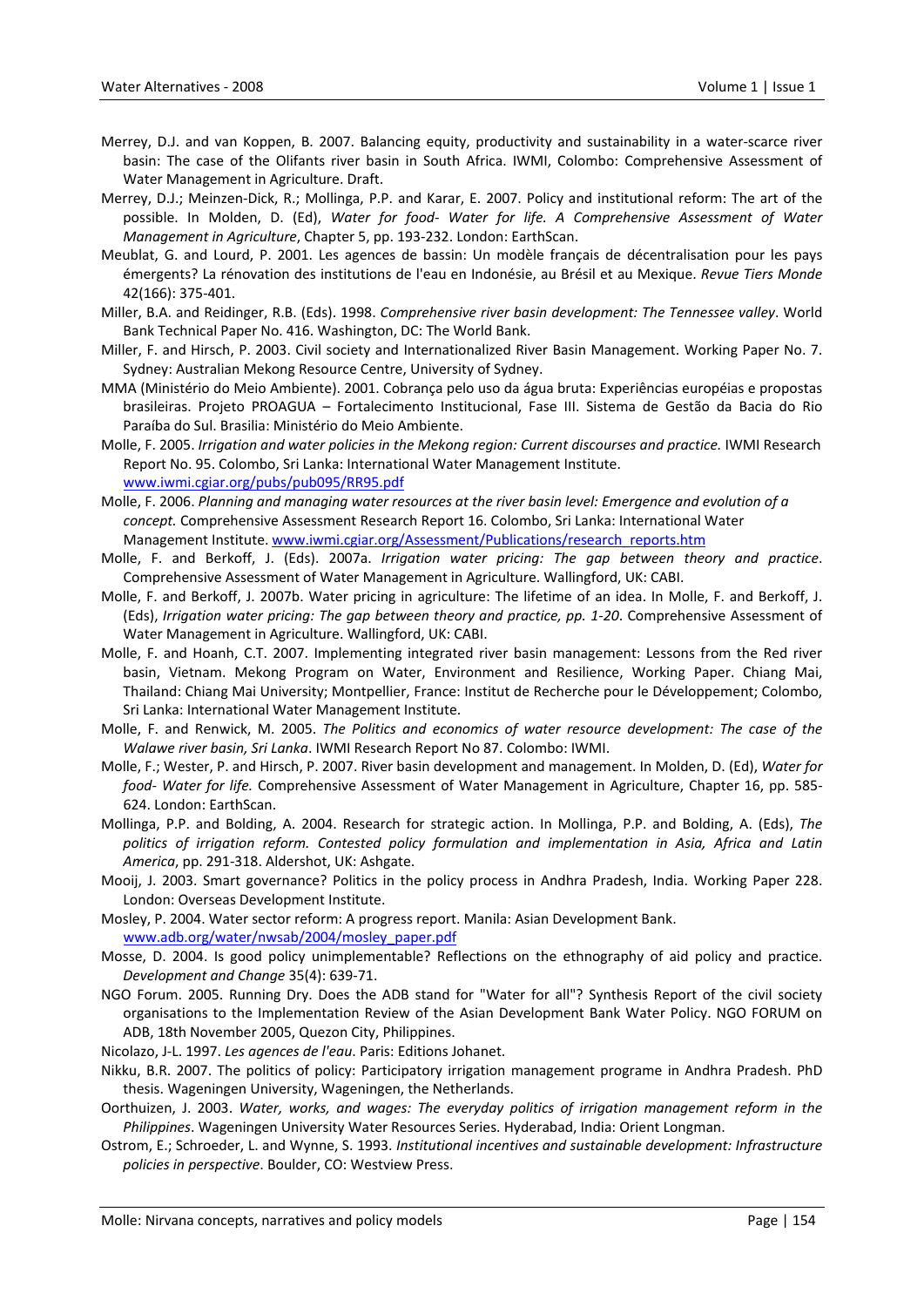- Palacios, E.V. 1999. Benefits and second generation problems of irrigation management transfer in Mexico. Economic Development Institute Participatory Irrigation Management Case Studies Series. Economic Development Institute, World Bank and International Water Management Institute.
- Pérez Prado, L.N. 2003. Mexico's irrigation management transfer program: Notes for a policy research agenda. *Journal of Environment & Development* 12(4): 373‐388.
- Pigram, J.J. 2001. Opportunities and constraints in the transfer of water technology and experience between countries and regions. *International Journal of Water Resources Development* 17(4): 563‐579.
- Pollard, S. 2001. Operationalising the new Water Act: Contributions from the Save Sand Project An integrated catchment management initiative. Paper presented at the WATERNET/WARFSA symposium, Integrated water Resources Management: Theory, Practice and Cases. Cape Town, 30‐31 October 2001.
- Rap, E. 2004. The success of a policy model: Irrigation management transfer in Mexico. PhD thesis. Wageningen University, Wageningen, the Netherlands.
- Rap, E. 2006. The success of a policy model: Irrigation management transfer in Mexico. *Journal of Development Studies* 42(8): 1301‐1324.
- Roe, E. 1991. Development narratives, or making the best of blueprint development. *World Development* 19(4): 287‐300.
- Rogers, P. and Hall, A.W. 2002. Effective water governance. TEC Background papers No. 7. Stockholm: Global Water Partnership.
- Rondinelli, D.A. 1982. The dilemma of development administration: Uncertainty and complexity in control‐ oriented bureaucracies. *World Politics* 35(1): 43‐72.
- Rosegrant, M.W. and Binswanger, H.P. 1994. Markets in tradable water rights: Potential for efficiency gains in developing country resource allocation. *World Development* 22(11): 1613‐1625.
- Rosegrant, M.W. and Gazmuri, R.S. 1994. *Reforming water allocation policy through markets in tradable water rights: Lessons from Chile, Mexico, and California*. Washington, DC: International Food Policy Research Institute.
- Saha, S.K. and Barrow, C.J. 1981. Introduction. In Saha, S.K. and Barrow, C.J. (Eds), *River basin planning: Theory and practice,* pp. 1‐7. New York: John Wiley & Sons.
- Saleth, R.M. and Dinar, A. 2000. Institutional changes in global water sector: Trends, patterns, and implications. *Water Policy* 2(3): 175‐199.
- Sampath, R.K. 1992. Issues in irrigation pricing in developing countries. *World Development* 20(7): 967‐977.

Schlesinger, A. Jr. 1949. *The vital center: The politics of freedom*. Boston: Houghton Mifflin Company.

- Scott, J.C. 1998. *Seeing like a State. How certain schemes to improve the human condition have failed*. New Haven and London: Yale University Press.
- Shah, T.; Makin, I. and Sakthivadivel, R. 2001. Limits to leapfrogging: Issues in transposing successful river basin management institutions in the developing world. In Abernethy, C. (Ed), *Intersectoral management of river basins*, pp. 89‐114. Colombo, Sri Lanka: International Water Management Institute; Bonn, Germany: Deutsche Stiftung für Internationale Entwicklung.
- Shore, C. and Wright, S. 1997. Policy: A new field of anthropology. In Shore, C. and Wright, S. (Eds), *Anthropology of policy: Critical perspectives on governance and power*, pp. 3‐34. London: Routledge.
- Sur, M. and Umali‐Deininger, D. 2003. The equity consequences of public irrigation investments: The case of surface irrigation subsidies on India. Proceedings of the 25th International Conference of Agricultural Economists, 16‐22 August 2003. Durban, South Africa.
- Svendsen, M.; Trava, J. and Johnson III, S.H. 1997. Participatory irrigation management: Benefits and second generation problems. Lessons from an international workshop held at Centro Internacional de Agricultura Tropical (CIAT) Cali, Colombia, 9‐15 February, 1997. Economic Development Institute of the World Bank and International Institute for the Management of Irrigation, Washington, DC.

The Economist. 2003. Priceless. [www.economist.com/displaystory.cfm?story\\_id=1906846](http://www.economist.com/displaystory.cfm?story_id=1906846)

- Thobani, M. 1995. Tradable property rights to water. How to improve water use and resolve water conflicts. FPD Note No. 34. Washington, DC: The World Bank.
- Throgmorton, J.A. 2003. Planning as persuasive storytelling in a global‐scale web of relationships. *Planning Theory* 2(2): 121‐151.
- Trawick, P. 2003. Against the privatization of water: An indigenous model for improving existing laws and successfully governing the commons. *World Development* 31(6): 977‐96.
- Truman, H. 1949. Inaugural address. January 20, 1949. [www.trumanlibrary.org](http://www.trumanlibrary.org/) (accessed in October 2005)